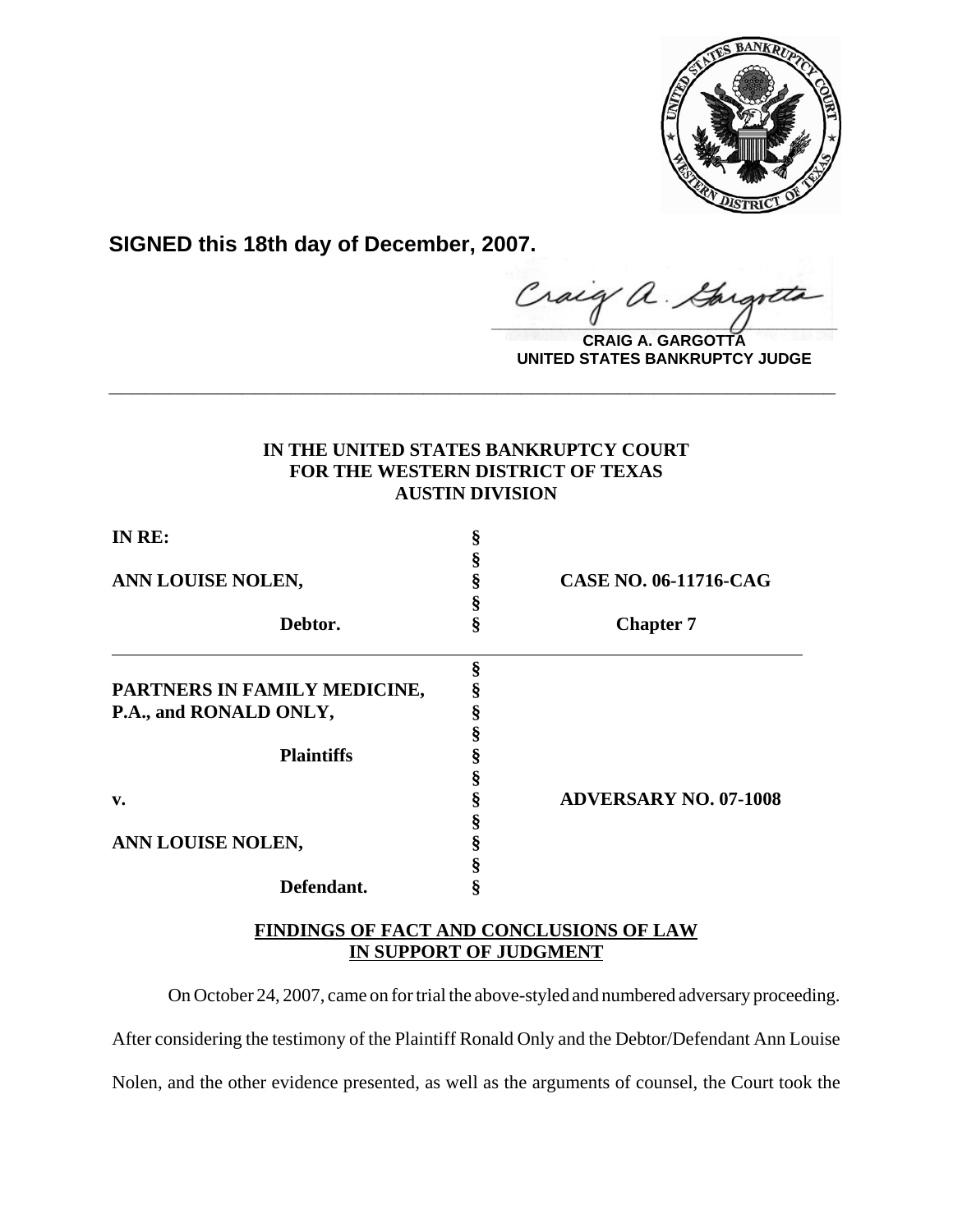matter under advisement. These findings of fact and conclusions of law are entered pursuant to Fed.R.Bankr.P. 7052, in support of the Court's Judgment entered contemporaneously herewith.

## **Introduction**

While several causes of action were originally pled in this adversary, by the time of trial the Plaintiffs had withdrawn all of them except their action objecting to the Debtor's discharge under 11 U.S.C. § 727(a)(4)(A). That section provides that "[t]he court shall grant the debtor a discharge, unless . . . the debtor knowingly and fraudulently, in or in connection with the case . . . made a false oath or account . . .." Plaintiffs allege that Debtor made a number of omissions and/or false statements in her sworn Schedules of Assets and Liabilities and Statement of Financial Affairs, each of which will be discussed in detail below.

In general,

[t]he purpose of Chapter Seven of the Bankruptcy Code is to give individual debtors a "fresh start," and the heart of this goal is embodied in § 727's discharge provisions. See, e.g., S.Rep. No. 989, 95th Cong., 2d. Sess. 7 (1978), reprinted in 1978 U.S.Code Cong. & Admin.News 5787, 5793. "The discharge provisions require the court to grant the debtor a discharge of all his debts except for very specific and serious infractions on his part." Id.

*In re Ichinose*, 946 F.2d 1169, 1172 (5<sup>th</sup> Cir. 1991).

In addition, "the section 727 exceptions are construed liberally in favor of the debtor and strictly against the creditor in furtherance of the 'fresh start' policy of the Bankruptcy Code." *In re DeVoll*, 266 B.R. 81, 97 (Bankr. N.D. Tex. 2001); *see also In re Stanton*, 2007 WL 2538431, \*7 (S.D. Tex.) ("For debtors who knowingly and fraudulently make false oaths or accounts, the harsh remedy of a complete bar to discharge must be construed liberally in favor of the debtor and strictly against the objecting party."), *quoting In re McLaren*, 236 B.R. 882, 893 (D. N.D. 1999).

Consistent with this general approach, it is the plaintiff who has the burden of proving an objection to discharge under  $\S 727(a)(4)(A)$ . **Beaubouef v. Beaubouef**, 966 F.2d 174, 178 (5<sup>th</sup> Cir.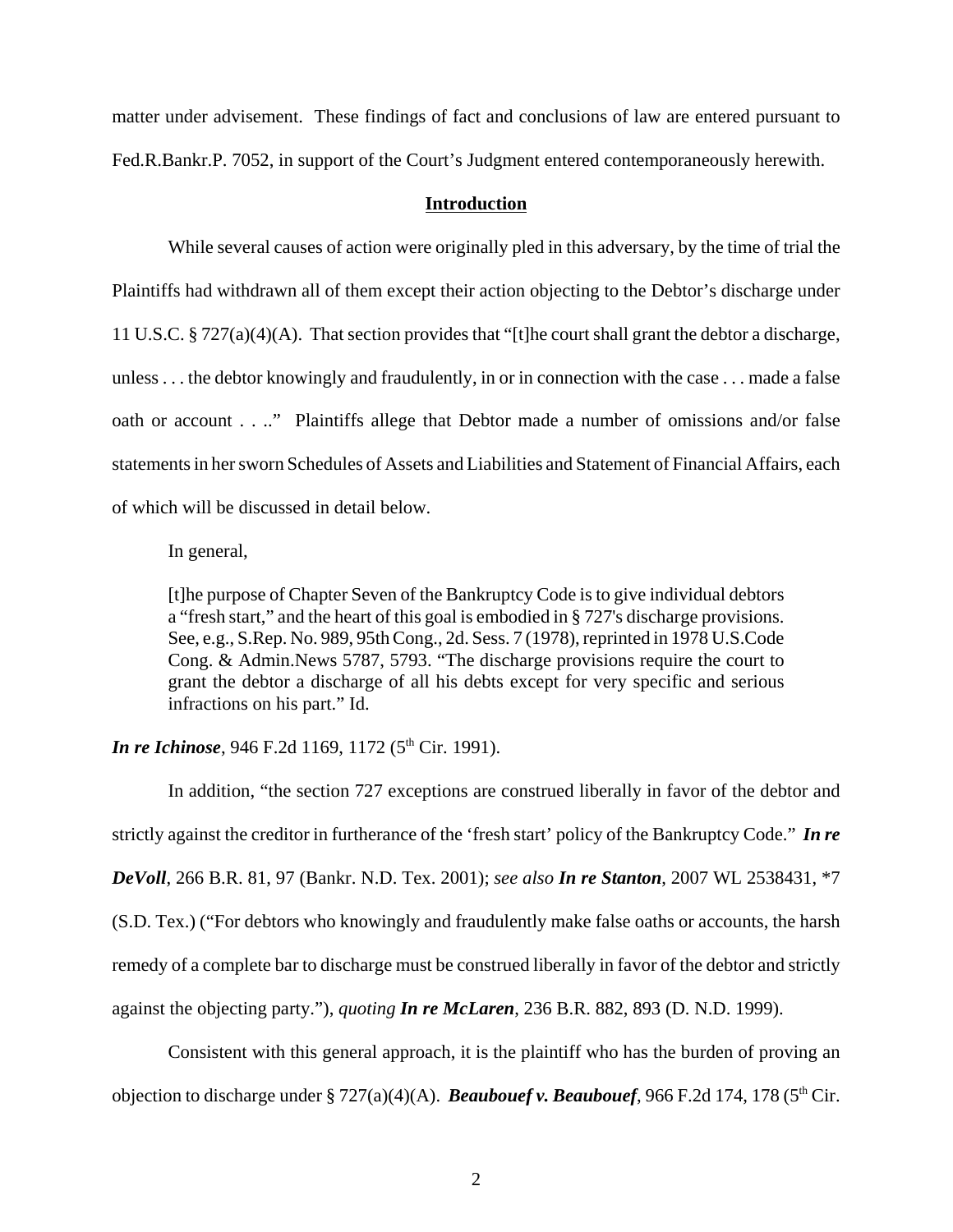1992). "The elements of an objection to discharge under  $\S 727(a)(4)(A)$  must be proven by a preponderance of the evidence." *Id.* Those elements are: "'(1) [the debtor] made a statement under oath; (2) the statement was false; (3) [the debtor] knew the statement was false; (4) [the debtor] made the statement with fraudulent intent; and (5) the statement related materially to the bankruptcy case." **In re Pratt**, 411 F.3d 561, 566 (5<sup>th</sup> Cir. 2005), *quoting* **Beaubouef**, 966 F.2d at 178. "An omission of an asset can constitute a false oath." *Id.*

Moreover, "Bankruptcy Courts have not construed  $\S 727(a)(4)$  generally to impose strict liability for the schedules and false statements." *Interfirst Bank Greenville, N.A., v. Morris (In re Morris)*, 58 B.R. 422, 427 (Bankr. N.D. Tex. 1986) (McGuire, J.). Innocent mistakes and inadvertence are generally not sufficient to result in denial of a discharge. *See e.g., Mozeika v. Townsley (In re Townsley)*, 195 B.R. 54, 65 (Bankr. E.D. Tex. 1996) (Sharp, J.) ("The denial of a discharge under  $\S 727(a)(4)(A)$  cannot be imposed where the false statement was the result of a simple or honest mistake or inadvertence. Rather, to sustain an objection to discharge under this section, the debtor must have willfully made a false statement with intent to defraud his creditors.").

A debtor need not have acted deliberately to deceive, however. *Beaubouef*, 966 F.2d at 178 ("It makes no difference that [the debtor] does not intend to injure his creditors when he makes a false statement. Creditors are entitled to judge for themselves what will benefit, and what will prejudice, them."), *quoting In re Chalik*, 748 F.2d 616, 618 (11<sup>th</sup> Cir. 1984). The requisite intent can be shown by establishing that the debtor acted with reckless disregard for the truth, which can be proven by circumstantial evidence. *In re Sholdra*, 249 F.3d 380, 382 (5th Cir.), *cert. denied,* 534 U.S. 1042 (2001) ("statements made with fraudulent intent–or reckless indifference to the truth . . . can be proven by circumstantial evidence"); *Beaubouef*, 966 F.2d at 178 ("the existence of more than one falsehood, together with [the debtor's] failure to take advantage of the opportunity to clear up all inconsistencies and omissions when he filed his amended schedules, constituted reckless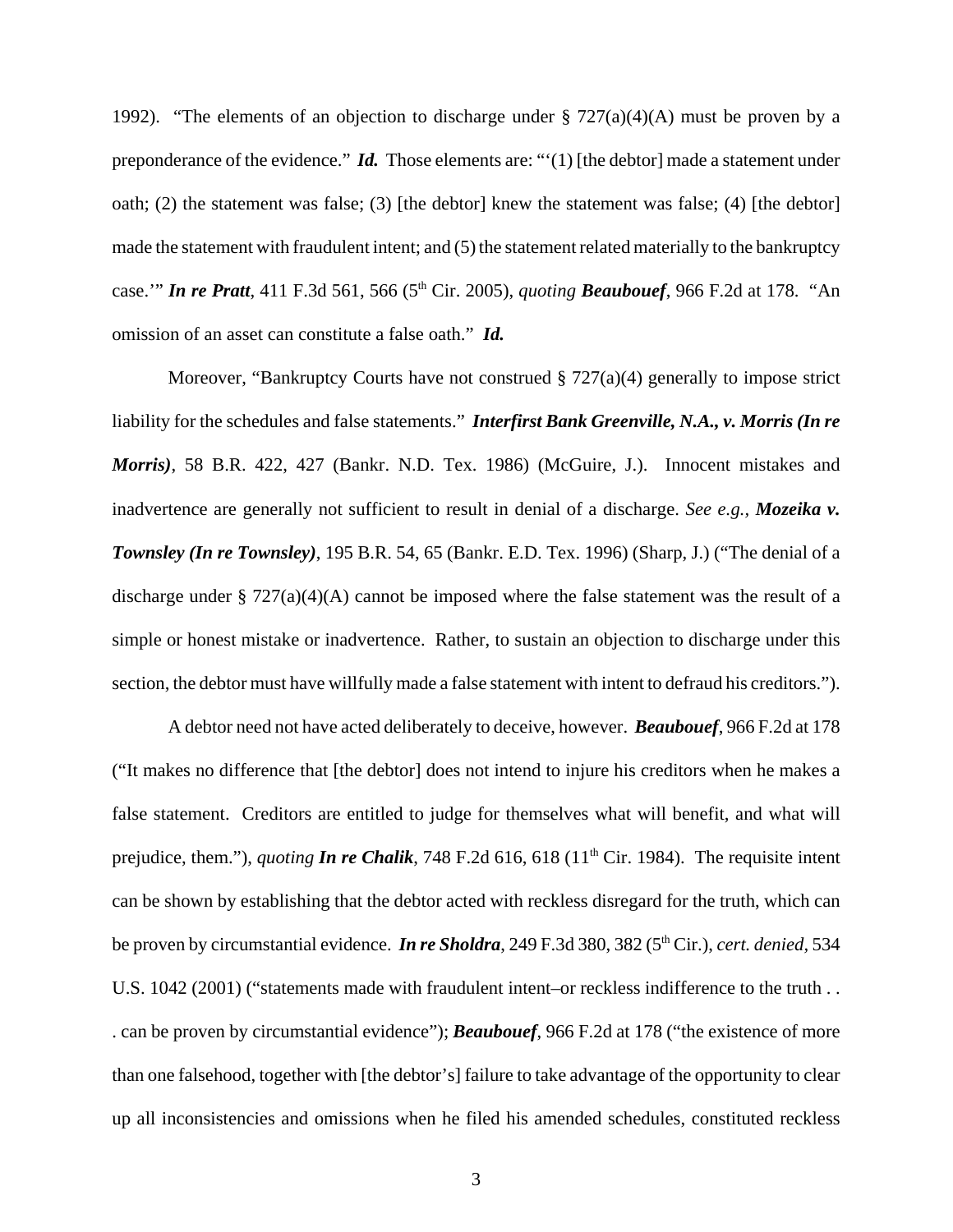indifference to the truth and, therefore, the requisite intent to deceive"); *accord, Ford v. Mellon Financial Services Corporation (In re Ford)*, 1986 WL 14997, \*4 (S.D. Tex.) ("When impeached, Debtor candidly admitted that expediency motivated the deception. Such reckless disregard for the truth is circumstantial evidence of the requisite fraudulent intent and will alone support denial of discharge."); *In re Sullivan*, 204 B.R. 919, 942-43 (Bankr. N.D. Tex. 1997) (Abramson, J.) ("A series of even innocent mistakes or omissions can constitute evidence of a pattern of reckless disregard for the truth. . . . Thus, courts look at the circumstances surrounding the omissions to determine whether they were intentional."), *citing Morris*, 58 B.R. at 428.

## **Factual Background**

Much of the background is not disputed. In November of 2003, Plaintiff Dr. Ronald Only and Defendant/Debtor Dr. Ann Nolen formed a professional association, Partners in Family Medicine ("PIFM") as 50/50 owners to carry on their medical practice.

The partners had differences throughout their association, and in January of 2005, the Debtor quit practicing with Plaintiff Only. In March of that year, she filed suit against both Dr. Only and PIFM, to dissolve PIFM. Dr. Only counterclaimed in that suit. In April of 2005, the parties settled their differences, memorializing that agreement in a "Rule 11 Agreement" filed with the state court in Debtor's suit. Under the Rule 11 Agreement, Nolen received some of the assets of PIFM, most notably some equipment that was subject to the liens of Compass Bank (the "Rule 11 Agreement Equipment").

After Debtor left PIFM, Compass Bank sued both her and Dr. Only on their guarantees of the debt secured by the equipment, and in October of 2006 the Bank obtained a judgment against both, jointly and severally, for approximately \$211,000.'

On October 26, 2006, Dr. Nolen filed a petition under Chapter 7.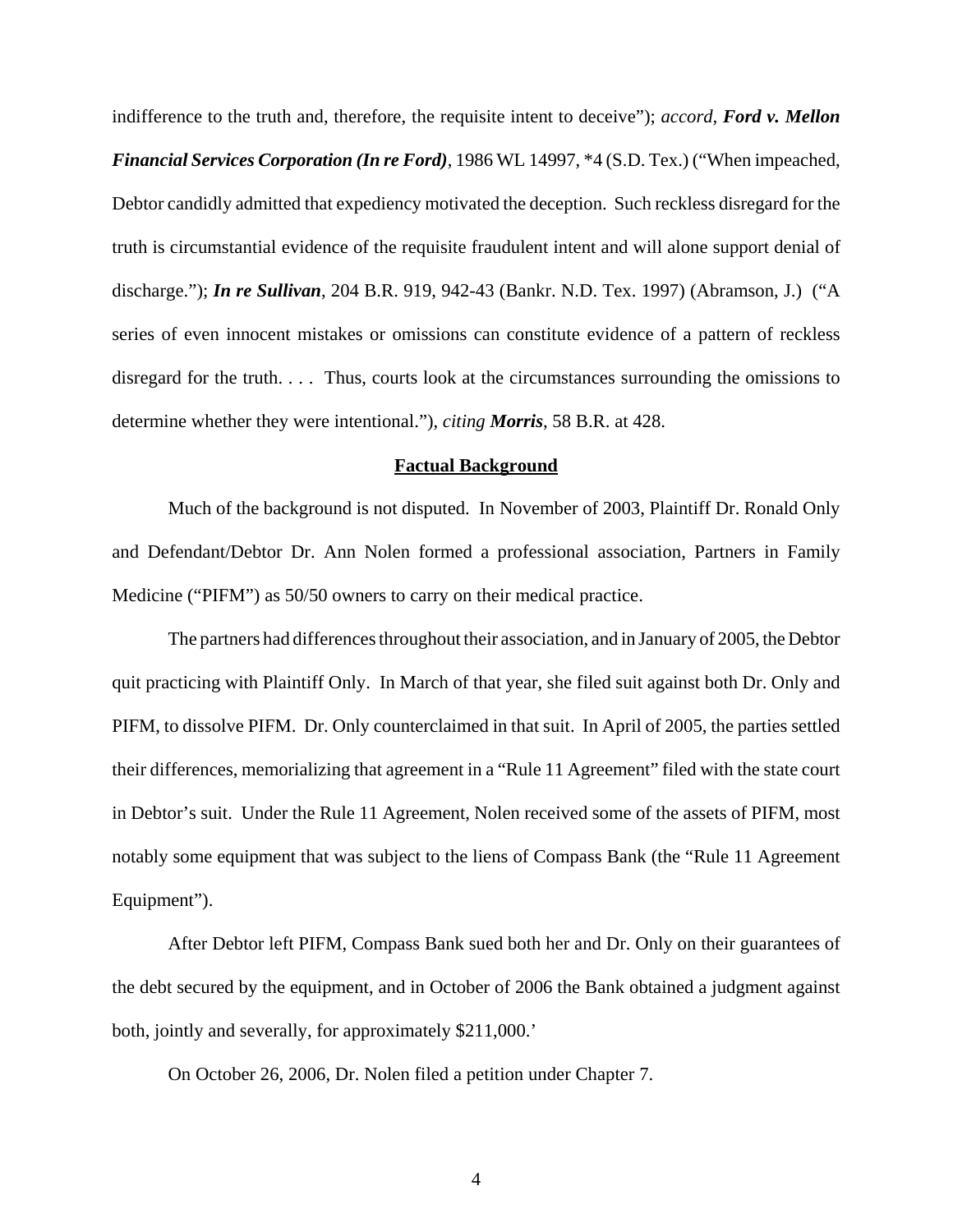## **False Statements or Omissions**

The Plaintiffs identify ten<sup>1</sup> of the Debtor's responses in her Schedules or Statement of Affairs that they claim are either false or so incomplete that they constitute a false oath and, when those ten items are taken together, warrant denial of her discharge. There is no dispute that each of these responses are statements made under oath. *Beaubouef*, 966 F.2d at 178 ("It is undisputed that the schedules filed by [the debtor] constitute statements under oath within the meaning of § 727(a)(4)(A). Bankruptcy Rule 1008 requires that '[a]ll petitions, lists, schedules, statements of financial affairs, [etc.] shall be verified or contain an unsworn declaration as provided in 28 U.S.C. § 1746.'"), *citing* 4 *Collier on Bankruptcy* ¶ 727.04[1], at 727-59 (15th ed. 1992). Whether the Plaintiffs have satisfied their burden of establishing the other elements of a  $727(a)(4)(A)$  action is, however, hotly disputed.

**1. Debtor's Address in the Petition**. The Debtor filled out the blank box requesting her "Street Address" in the form Petition with the street address of her office, not her residence. The Debtor testified she listed her office address because that was where she received her mail. She also testified that she listed that same address on her driver's license and voter's registration, and had ever since she began renting and no longer owned her residence. The Court finds that, given this testimony, the Debtor believed she was answering the question appropriately, and there was insufficient evidence of her knowledge of the falsehood of her response, and of her fraudulent intent.

<sup>&</sup>lt;sup>1</sup> The Plaintiffs actually list thirteen items, but three of them overlap others to such an extent that the Court need not address those separately. In addition, at trial Plaintiffs elicited a significant amount of testimony regarding the Debtor's failure to list two dogs as her personal property, in spite of having listed expenses related to their care. Any issue regarding the dogs was waived, however, by the Plaintiffs having failed to include it in their pre-trial order. In the alternative, there was insufficient evidence that the Debtor's omission was material, or even that it was "false"–her testimony was that she may no longer have had her dog by the petition date, and that the other dog belonged to her daughter. Thus, at most she failed to list the dog(s) as property held for another, but the Court finds that any such omission was not done with the requisite intent since, by listing the pet expense, the Debtor showed that she was not attempting to hide an asset.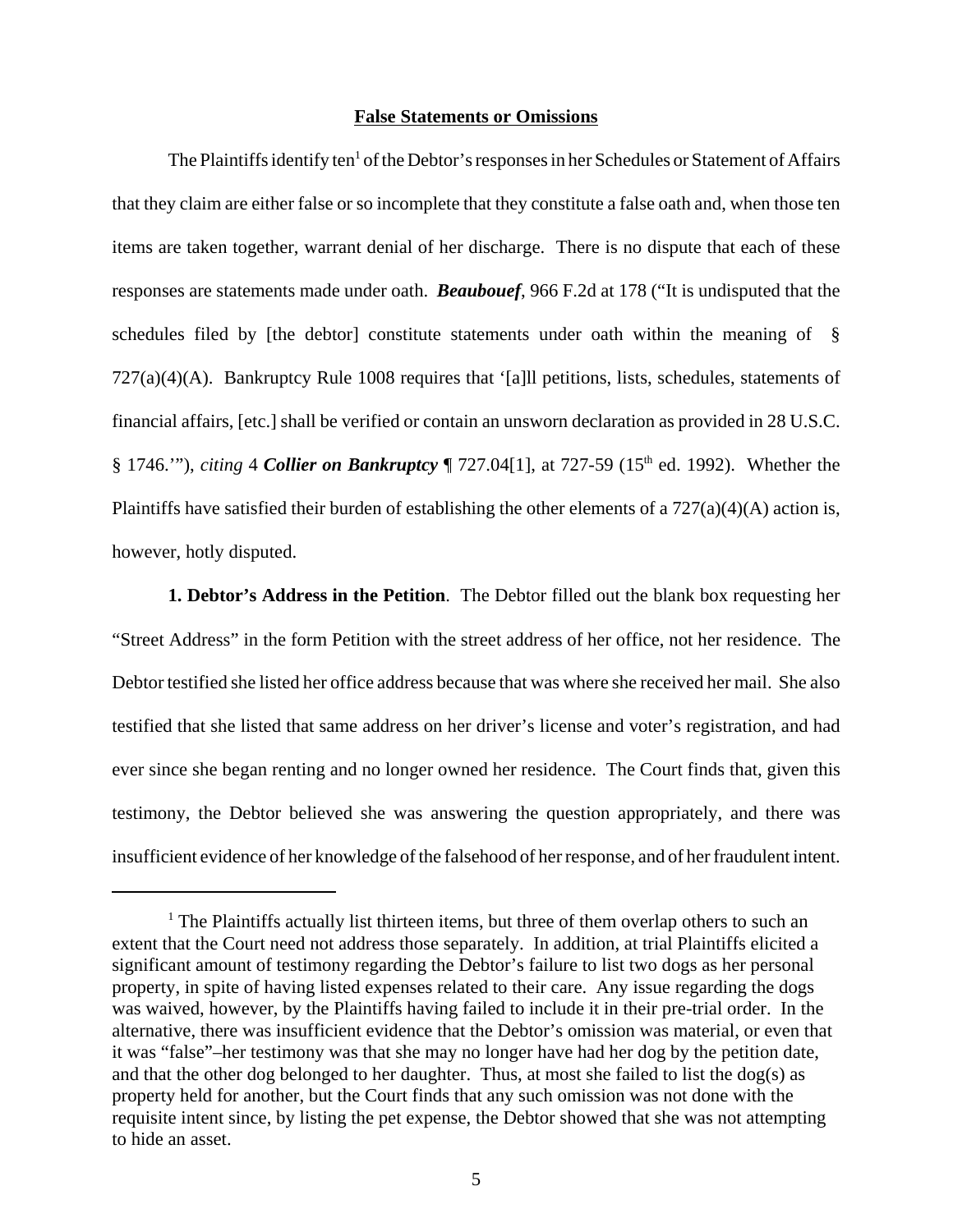Moreover, there was no evidence provided that indicated how the different address deceived anyone, including the Plaintiffs, or that the purported wrong address negatively impacted the bankruptcy case.

**2. Location(s) of Debtor's Personal Property.** The Debtor failed to list any location with respect to any of the personal property she listed on Schedule B. This omission the Court finds to be minor and not intended by the Debtor to deceive. The Debtor provided an extensive, itemized list of personal property, including values, from which her intent not to deceive can be inferred. Because of the nature of most of the property listed, it can be assumed that its location was her residence, and that was her testimony. She testified that an insignificant number of items, with insignificant values, were in storage elsewhere. As the Plaintiffs concede, there are no such things as perfect schedules. *The Cadle Company v. Guenther (In re Guenther)*, 333 B.R. 759, 768 (Bankr. N.D. Tex. 2005) (Hale, J.) ("[i]t may be close to impossible to produce Schedules and SOFAs that contain no mistaken information, and bankruptcy papers with mistakes are not, alone, enough to bar a debtor's discharge.").<sup>2</sup> Given the Debtor's testimony the Court finds that, in and of

<sup>2</sup> The Fifth Circuit Court of Appeals in *In re Tomasek*, 175 Fed.Appx. 662, 2006 WL 925536,  $*7$  (5<sup>th</sup> Cir.) (unpublished opinion), appears to agree that perfection in preparing Schedules is not required when it noted the bankruptcy court's comments to the effect "that '[w]hile it would like to have every debtor's schedules be perfectly correct, the standard for obtaining a discharge is not perfection.'" In *Tomasek*, the Court examined 28 statements made by the debtor that were alleged to be false and found eight to be false. Each of those was explained by the debtor and the bankruptcy court believed those explanations. The falsities, the Court of Appeals found, related to items of trivial value, the inaccurate answers were often accurately disclosed elsewhere, and the debtor provided numerous other answers that were correct. Under those circumstances, the Fifth Circuit Court of Appeals affirmed the bankruptcy court's finding of no fraudulent intent on the part of the debtor. The Court of Appeals also determined, however, that its opinion in *Tomasek* should not be published and it therefore is not precedent except under the limited circumstances. Fifth Circuit Rule 47.5.4 ("Unpublished opinions issued on or after January 1, 1996, are not precedent, except under the doctrine of res judicata, collateral estoppel or law of the case (or similarly to show double jeopardy, notice, sanctionable conduct, entitlement to attorney's fees, or the like).") (footnote omitted). While not binding on this Court, the opinion may, however, be considered guidance. *See Neary v. Hughes (In re Hughes)*, 353 B.R. 486, 504 (Bankr. N.D. Tex. 2006) (noting that the unpublished (continued...)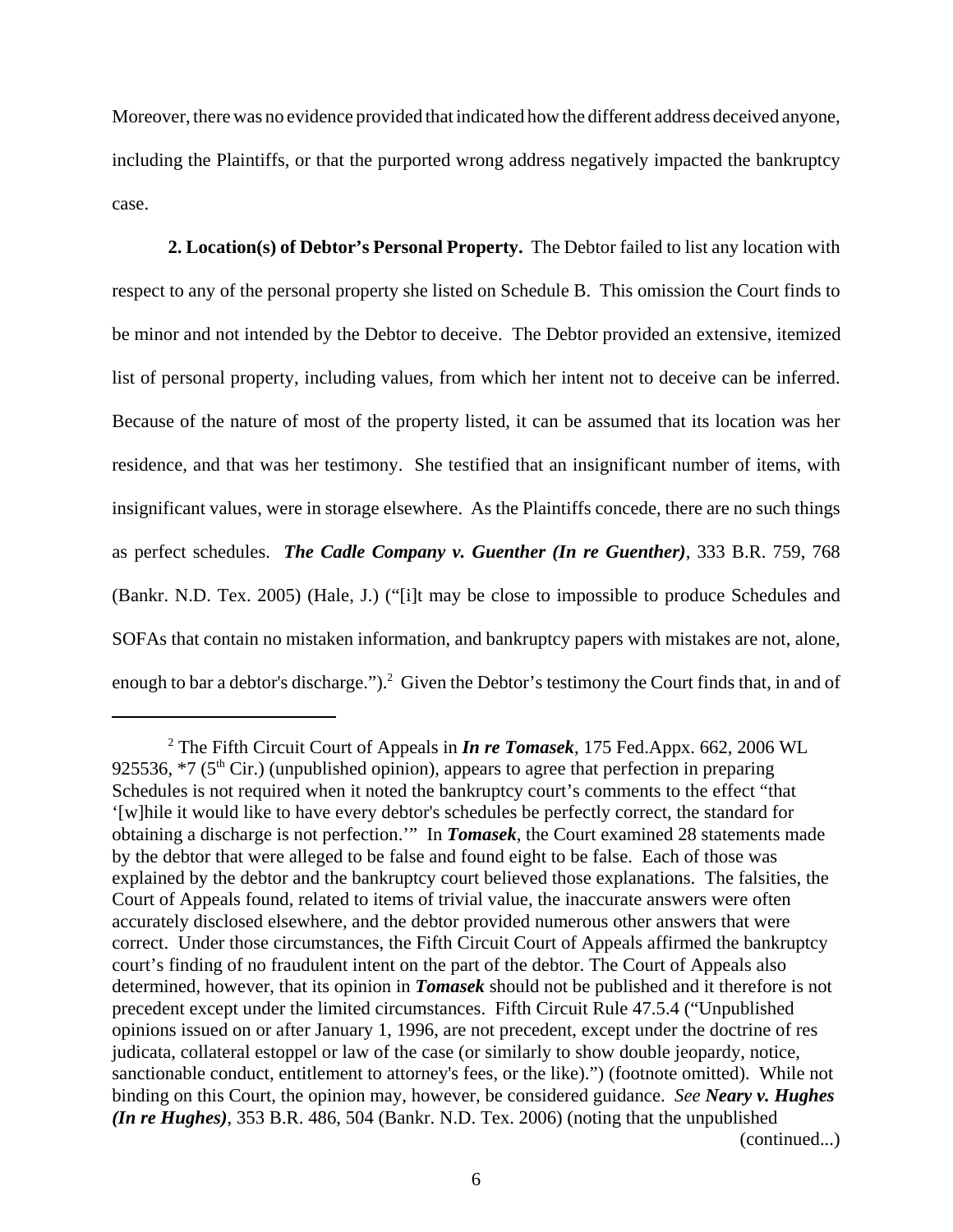itself, this omission is not sufficient to warrant denial of her discharge. Moreover there was no evidence that the Debtor's failure to list the location of the items was intentional or reckless.

**3. The Debtor's Interests in Advocare and Stream Energy.** The Plaintiffs alleged that the Debtor failed to disclose her interest in several business ventures or entities. The Court finds that there was insufficient evidence the Debtor had any interest in Advocare or Stream Energy.

The Plaintiffs argued at length that the Debtor's failure to list her interest in these two entities, and/or to list the two as sources of income to her (discussed below in detail under Item 9, "Debtor's Income"), was a conscious attempt to hide income. Based on the evidence provided, however, the Court disagrees.

The Debtor provided uncontroverted testimony that, prior to her bankruptcy case, she had worked as a sales representative for Stream Energy, an entity that contracts with consumers to provide utility service. Stream Energy provides consumers with an option to purchase utility service from one of a number of competing utility providers. According to her testimony, the Debtor was paid a commission. There was no evidence that she owned any interest in Stream Energy.

Similarly, there was no evidence the Debtor owned any interest in Advocare. Rather, her only testimony was that she sold nutritional products for Advocare and acted as a distributor.

In *In re Pratt*, the debtor failed to list in his Schedules his alleged retention of a .0549% partnership interest, but the Court of Appeals found that because that alleged interest was merely the result of a scrivener's error in documenting a transfer of his larger interest, he actually did not retain an interest. *Pratt***,** 411 F.3d at 569-70. It therefore held that the debtor's failure to list the fractional interest was not false. *Id.* In addition, while the debtor disclosed his mother's trust naming him a beneficiary, he did not also disclose his entitlement to substantial distributions as such

 $2$ (...continued)

opinions of the Fifth Circuit Court of Appeals and another bankruptcy court in the Northern District of Texas were "instructive, but not binding" on it).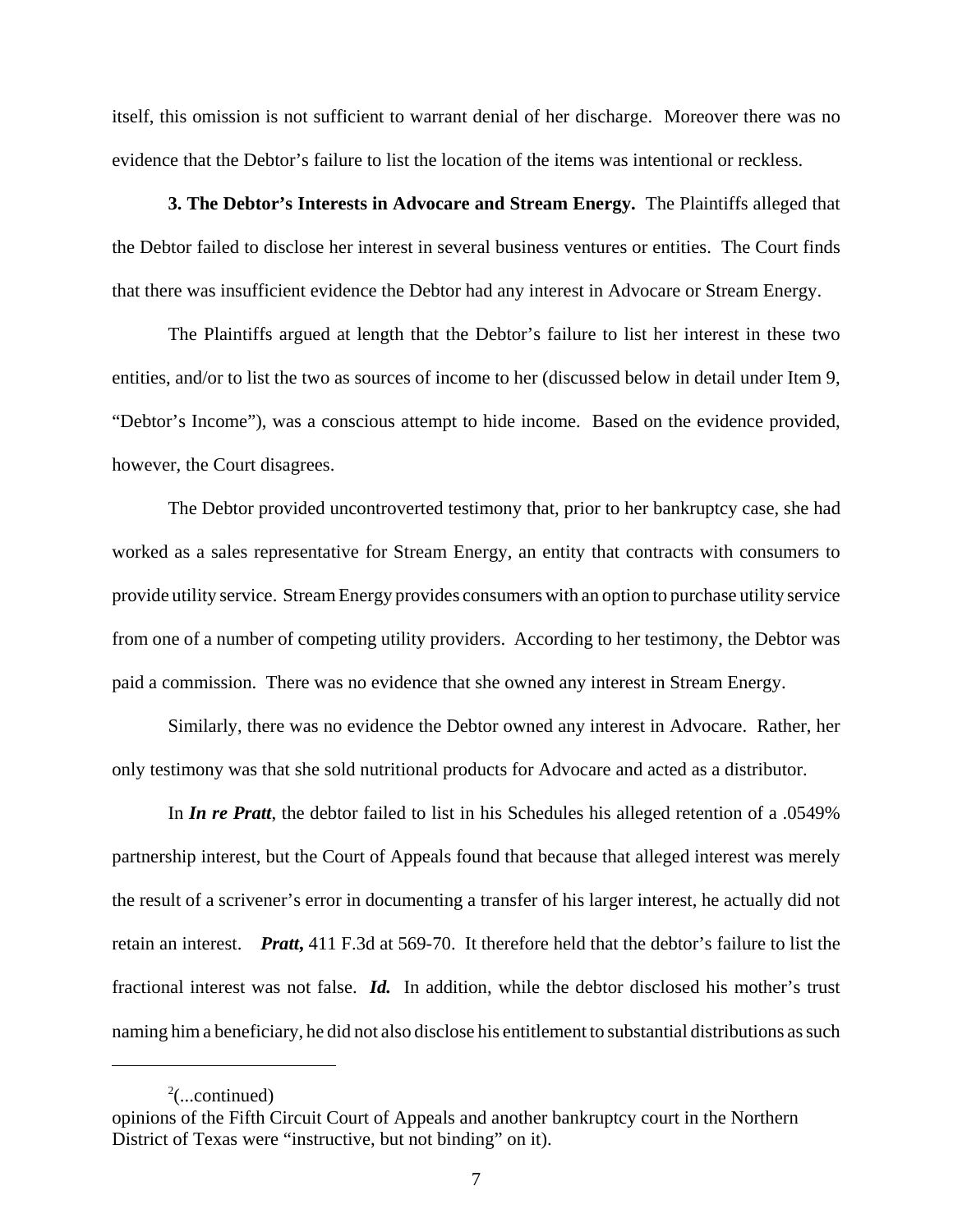beneficiary. As with the fractional partnership interest, the Court of Appeals found that he had "no tangible interest in the assets [of the spendthrift, totally-discretionary trust] until distribution" and that, therefore, it was not false statement when the debtor omitted such alleged entitlement from his Schedules). *Id.* As in *Pratt*, the Court here finds that, in light of the uncontroverted evidence that she owned no interest in either Advocare and Stream Energy, there was insufficient evidence of the falsity of the Debtor's statements regarding her ownership of any such interest(s).

**4. Debtor's Valuation of her Interest in her Practice.** The Debtor listed the value of her interest in her Professional Association at \$0 on her Schedules. Her testimony was that she believes that the liabilities of the Association exceed its assets and that, therefore, her interest is worthless. The Debtor based her valuation on the following. Ann Nolen, P.A. had five employees and roughly 3000 patients. Debtor sees five to twenty patients a day. The P.A. has leased the equipment for her practice since it began doing business in April of 2005, and neither the P.A. nor the Debtor personally owns any significant equipment. Debtor averages \$35,000-\$40,000 in gross revenues per month, which averages to \$3,200 net as her monthly salary, as indicated on her Schedule I. The P.A. has no retained earnings, nor does the Debtor own any assets used by the P.A. Further, the Debtor is subject to a malpractice claim which she contends has damaged her reputation, reducing the value of the P.A.

Considering all this evidence, which the Court finds credible, and the fact that value itself is often a matter of opinion and not an objective, verifiable fact,<sup>3</sup> the Court finds that a value of \$0 for the Debtor's ownership interest in the P.A. is reasonable, and that the Plaintiffs therefore have

 $3$  *But see In re Mitchell*, 102 Fed.Appx. 860, 862 n.1 ( $5<sup>th</sup>$  Cir. 2004) ("Omissions and incorrect valuations qualify as false statements."). *Mitchell* was, however, an unpublished and therefore not binding decision "except under the doctrine of res judicata, collateral estoppel or law of the case (or similarly to show double jeopardy, notice, sanctionable conduct, entitlement to attorney's fees, or the like)." Fifth Circuit Rule 47.5.4.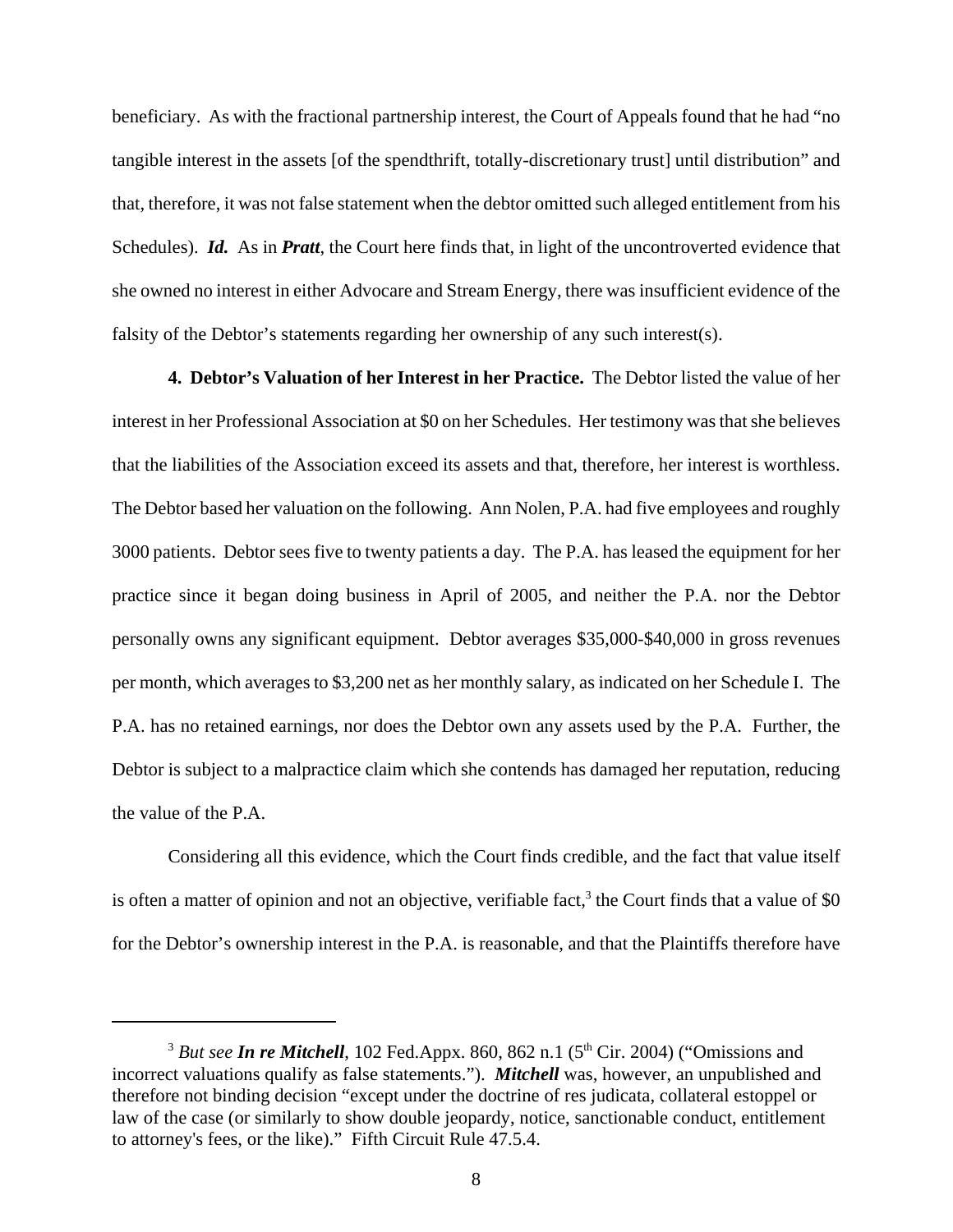failed to prove that this statement on her Schedule B was false, and/or that the Debtor had the requisite knowledge of its falsity and fraudulent intent in making the statement.

**5. Debtor's Ownership or Transfer of the Rule 11 Agreement Equipment.** The Debtor did not list an interest in the equipment that was transferred to her under the Rule 11 Agreement that she entered into with Plaintiff Only, nor did she list it on her Statement of Financial Affairs as having been transferred to her Professional Association. She testified that she believed the equipment belonged to her PA, and that its ownership and the equipment's value was taken into account in her valuation of her interest in the PA as listed on Schedule B. While this ownership issue may be less technical and complex than the issue addressed in *Pratt***,** the Fifth Circuit Court of Appeals in that case affirmed the bankruptcy court's decision finding that, because of the issue's "legalistic nature," the debtor's failure to list a .0549% partnership interest allowed the court to infer the debtor's lack of fraudulent intent. *Pratt,* 411 F.3d at 570. Specifically, the Court found that, among other things, the interest was "retained" only because of a typo in documenting a transfer of his larger interest and there was no evidence that the debtor knew he retained anything in the transfer. *Id.* Similarly, in this case the Court finds that in light of the Debtor's testimony, which the Court finds to be credible, and the fact that Plaintiff has no legal education, her omission of the equipment as her personal assets and/or its transfer to her PA was an honest mistake, and the Plaintiffs have failed to establish she had the requisite knowledge and/or fraudulent intent in not expressly listing it or its transfer.

**6. Debtor's Exemption of her Daughter's Car**. The Debtor listed on Schedule C, as her own exempt property, her adult daughter's automobile in addition to her own, when under Texas law she is entitled to only one exempt vehicle. *See* Tex. Prop. Code § 42.002(a)(9) (providing an exemption for "a two-wheeled, three-wheeled, or four-wheeled motor vehicle for each member of a family or single adult who holds a driver's license or who does not hold a driver's license but who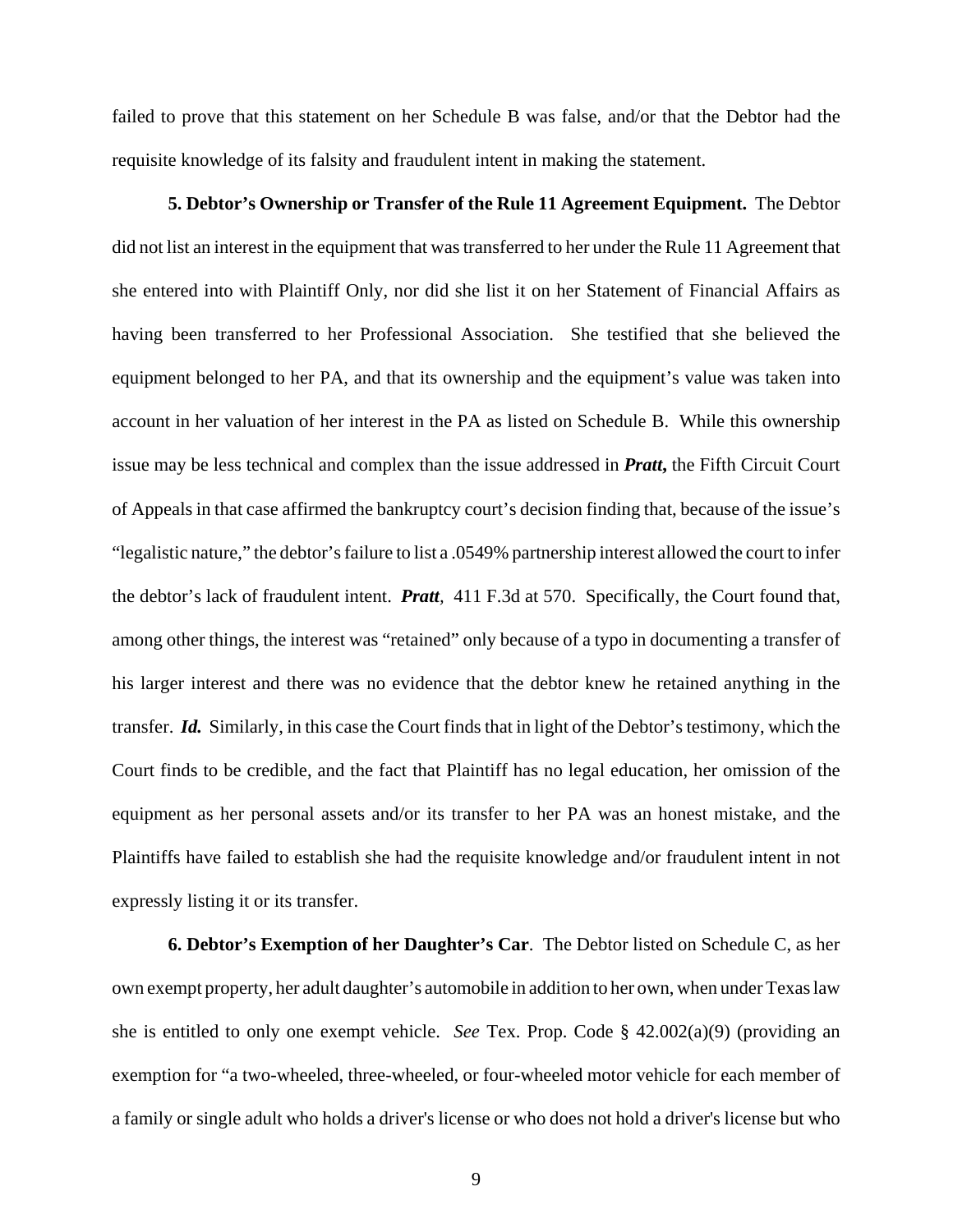relies on another person to operate the vehicle for the benefit of the nonlicensed person"). This claim of exemption was patently invalid, and the Plaintiffs argue it was a false statement made under oath.

The Debtor pointed out, however, that no party–including the Trustee and the Plaintiffs– objected to that exemption, and that the time to object has passed. The purpose for which the Debtor offered this fact is not entirely clear– whether it was as grounds for the Plaintiffs' estoppel (i.e., that the Plaintiffs' failure to object to the exemption precluded them from arguing at this point that it was not valid), as evidence that the Debtor's "statement" was not false (i.e., that the exemption is valid), or as evidence that her "statement" was not material (i.e., that the property's value was not significant, as shown by the fact that no party pursued it by objecting to the exemption).

The Court finds that the failure of the Plaintiffs to object timely to that exemption is no bar to their raising at this point the fact that the claim has no basis in law or fact, as evidence of the Debtor's fraudulent intent<sup>4</sup>-i.e., her alleged reckless disregard for the truth. Notwithstanding that evidence, however, the Court finds that the Debtor's claim of this exemption is not a "false oath" within the meaning of  $\S 727(a)(4)(A)$ . Rather, subsection (a)(4)(B), barring discharge when "the

<sup>4</sup> *See Taylor v. Freeland & Kronz*, 503 U.S. 638, 644 (1992), in which the Supreme Court noted that even if the trustee's objection to a claim of exemption that had no basis in law or fact were overruled because time-barred, such claims by debtors would still be subject to review and scrutiny under various other provisions of the Bankruptcy Code, Rules and criminal statutes:

Debtors and their attorneys face penalties under various provisions for engaging in improper conduct in bankruptcy proceedings. See, e.g., 11 U.S.C. §  $727(a)(4)(B)$  (authorizing denial of discharge for presenting fraudulent claims); Rule 1008 (requiring filings to "be verified or contain an unsworn declaration" of truthfulness under penalty of perjury); Rule 9011 (authorizing sanctions for signing certain documents not "well grounded in fact and ... warranted by existing law or a good faith argument for the extension, modification, or reversal of existing law"); 18 U.S.C. § 152 (imposing criminal penalties for fraud in bankruptcy cases). These provisions may limit bad-faith claims of exemptions by debtors.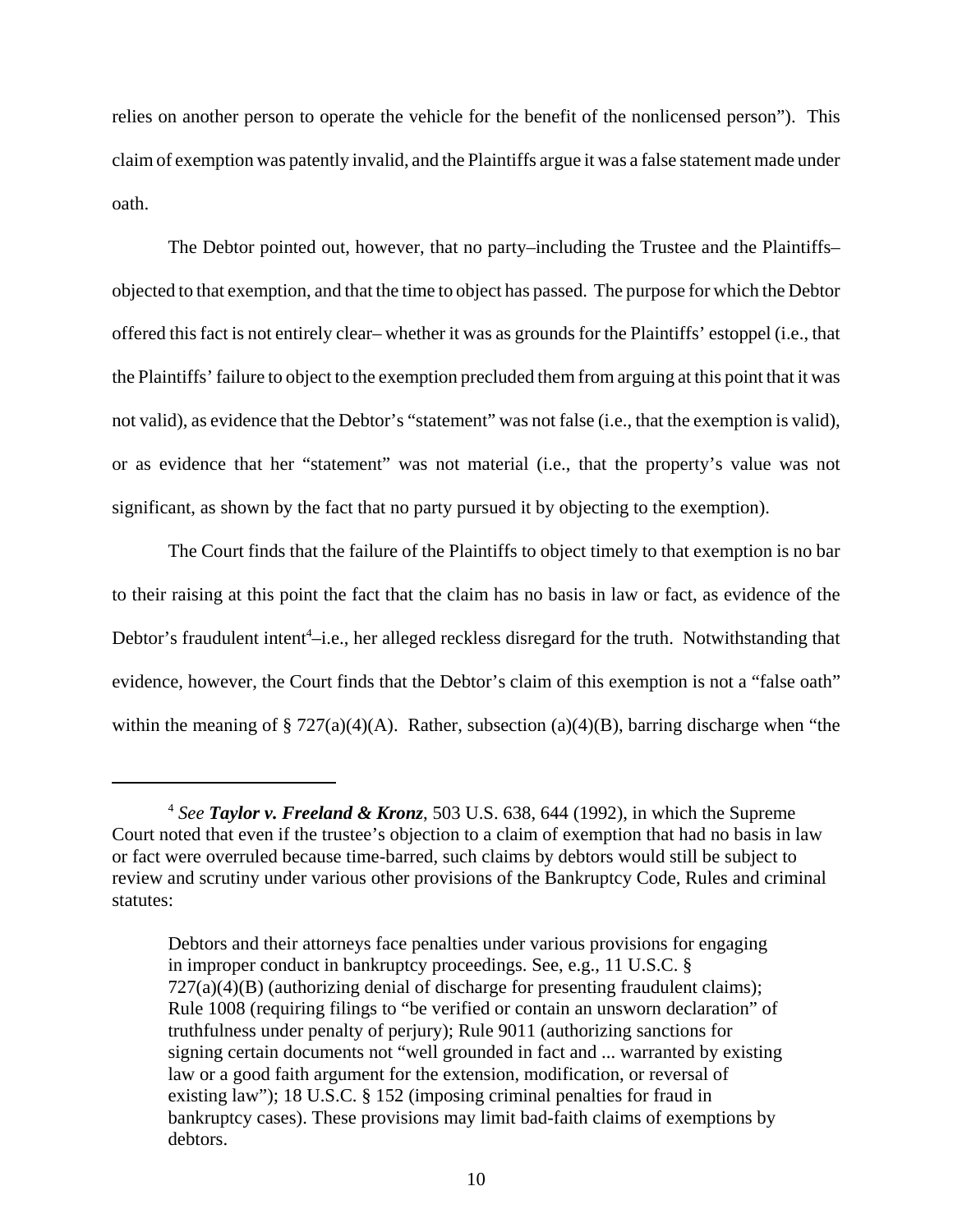debtor knowingly and fraudulently, in or in connection with the case . . . presented or used a false claim," applies to the Debtor's claim of exemption.5 *See Taylor v. Freeland & Kronz*, 503 U.S. 638, 644 (1992) (including, as a possible "limit [on] bad-faith claims of exemptions by debtors," not § 727(a)(4)(A), addressing false *oaths* and *accounts*, but rather subsection (a)(4)(B), authorizing denial of discharge for presenting fraudulent *claims*). In this case, the Plaintiffs did not request relief under  $\S 727(a)(4)(B)$ .

In the alternative the Court finds that the Debtor's exemption claim is not material. "In determining whether an omission is material, the issue is not merely the value of the omitted assets or whether the omission was detrimental to creditors." 6 *Collier on Bankruptcy*, ¶ 727.04[1][b] at 727-42 (15th ed. revised 2007); *accord,In re Pratt,* 411 F.3d 561, 566 (5th Cir. 2005) ("[M]ateriality does not depend on the asset's value . . .."); *see also Beaubouef*, 966 F.2d at 178 ("The recalcitrant debtor may not escape a section  $727(a)(4)(A)$  denial of discharge by asserting that the admittedly omitted or falsely stated information concerned a worthless business relationship or holding; such a defense is specious."). Rather, "[t]he subject matter of a false oath is 'material,' and thus sufficient to bar discharge, if it bears a relationship to the bankrupt's business transactions or estate, or concerns the discovery of assets, business dealings, or the existence and disposition of his property."

## *Id.*

There must, however, be more than just *any* "relationship" between a false statement regarding an asset or the omission of an asset from a debtor's schedules, and the debtor's business transactions or estate, in order for that statement or omission to be "material." The Fifth Circuit Court of Appeals in *Pratt* commented on the sort of relationship that is required. Discussing

<sup>&</sup>lt;sup>5</sup> The difficulty of analyzing the falsity of Debtor's exemption as a statement, in light of its allowance at this stage of the proceedings, illustrates why it is appropriate to address it instead as a "false claim" under § 727(a)(4)(B), rather than a "false oath" under § 727(a)(4)(A).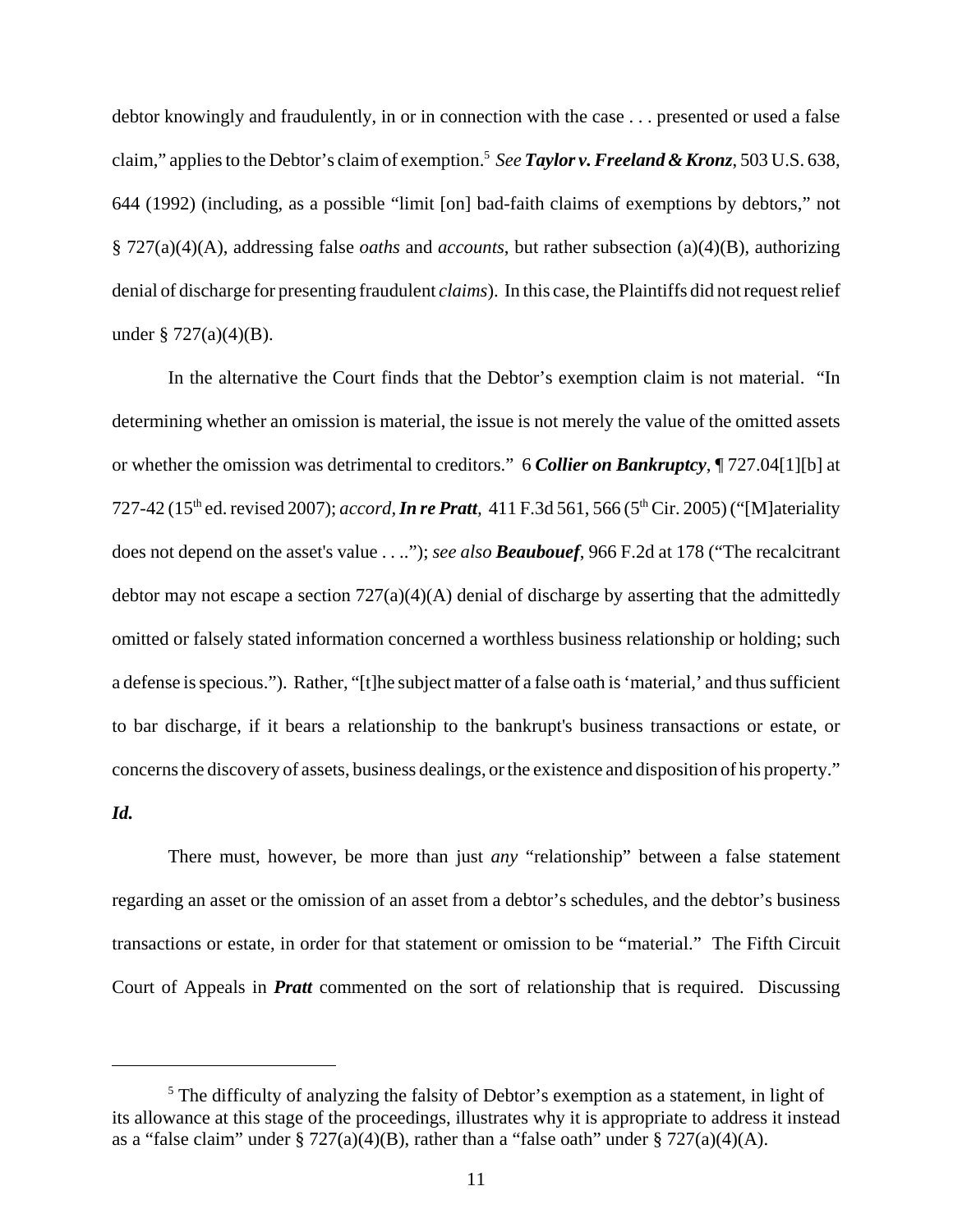# *Johnson v. Baldridge (In re Baldridge)*, 256 B.R. 284, 290 (Bankr. E.D. Ark. 2000), the *Pratt* Court noted that:

in *Johnson v. Baldridge (In re Baldridge)*, the bankruptcy court concluded that omission of bank accounts was material, even if the accounts had little or no balance: "Few, if any, assets are more material to a consumer debtor's financial affairs than a bank account, for it is from that kind of asset that the creditors can discern not only an overall picture of the debtor's financial affairs, but also the details of the debtor's finances."

*Pratt*, 411 F.3d at 567. The Court in *Pratt* went on to find that the debtor did not have the requisite intent to for the court to deny his discharge for, among other things, failing to list his status as a trustee of a trust, because even if he were required to list it, it "was not material because this knowledge would not assist [the debtor's] creditors." *Id.* at 568. Thus, while an omitted asset is not *per se* immaterial when it has little or no value, if it does not have significant value it appears that a false statement about it or failing to list it is material only if knowledge of that asset would have assisted in the creditors in understanding the debtor's financial affairs, or in discovering an asset that did have some value.6 *See also In re Guenther*, 333 B.R. 759, 768 (Bankr. N.D. Tex. 2005) ("The status of bank accounts, interests in businesses, and the identity of accountants all 'bear a relationship' to the Debtors' estate [and t]hese are the basic matters about which creditors and the Court are most concerned.").

In this case, the Court finds that the absence of any objection to the Debtor's exemption of her daughter's car is some evidence that the claim of exemption was not material. It also finds that the Plaintiffs themselves, by not objecting, may be considered to have made some "admission" that

<sup>&</sup>lt;sup>6</sup> In addition, even if a worthless asset is material, the fact that it is worthless or of little value may be evidence that the debtor lacked fraudulent intent in failing to list it. *See Pratt*, 411 F.3d at 567 (finding no error in the bankruptcy court's finding that the debtor's omission of an inactive, empty bank account, while material, was not done to "hinder, delay or defraud or to commit a false oath that amounted to a substantial deprivation of property to the estate for the creditors such as [the plaintiff] and others that the trustee represents").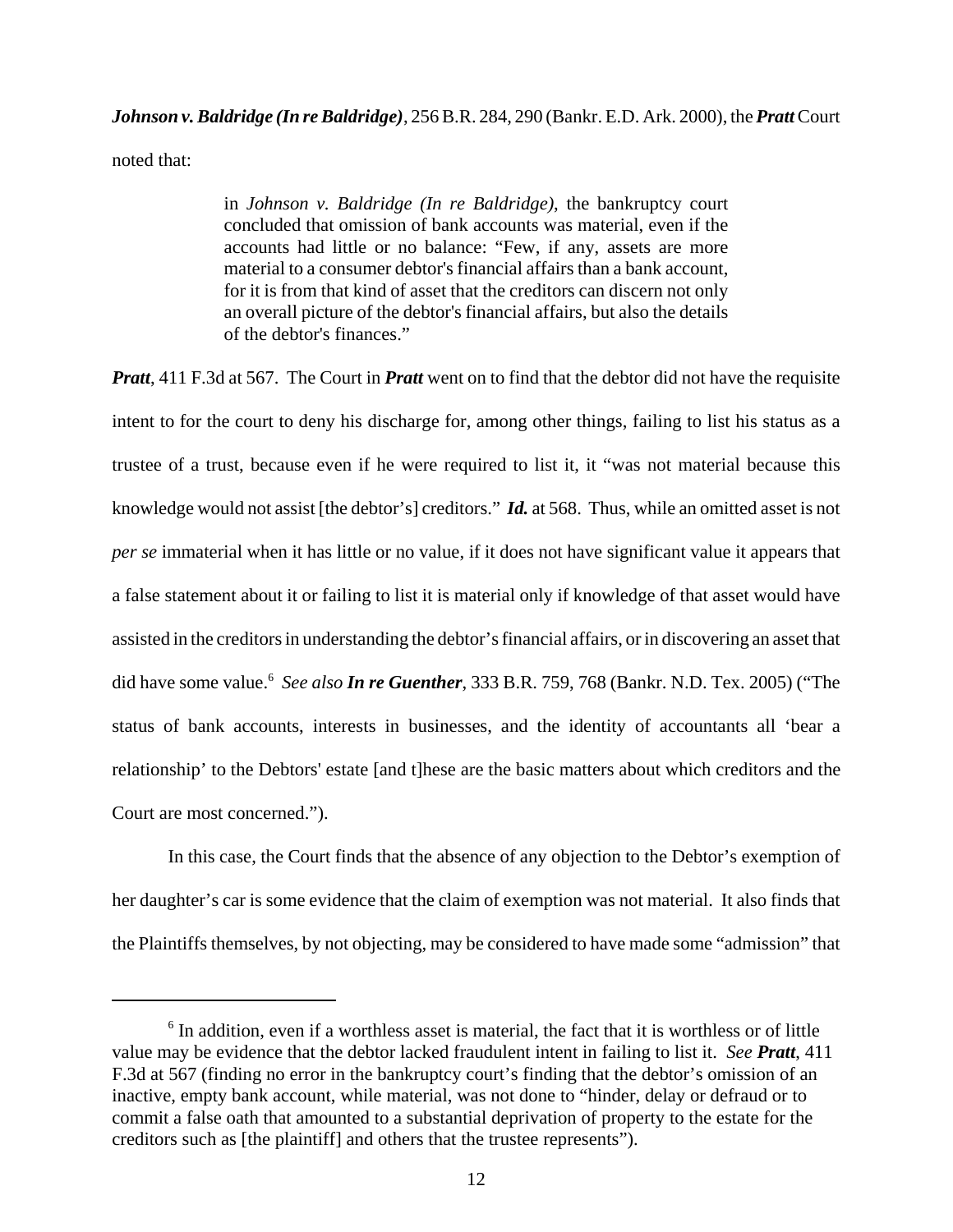the exemption was not material. More important, however, is the fact that the Debtor has no property interest (other than bare legal title) in her daughter's car and it therefore is not property of the Debtor's estate. She did list it, as her daughter's car, on her Schedule B, and there is no evidence that if she had not listed it on her Schedule C as exempt it would have lead to other assets or information about her financial affairs. The Court therefore finds that the Debtor's claim of exemption of her daughter's car was not material and so not a basis for denying her discharge under  $$727(a)(4)(A).$ 

**7. Debtor's Homestead Exemption**. This presents some of the same issues as the Debtor's car exemption discussed above. Debtor claimed an exemption under Texas law of a one-half interest in approximately 75 acres and a three-quarters interest in approximately 93 acres in Fayette County, Texas, with improvements. She testified that she owns no other real estate and that she intends to move to the property when she retires, which the evidence indicated may occur in the relatively near future, given her age. As with the Debtor's exemption of her daughter's car, no party–including the Trustee and the Plaintiffs–objected to her homestead exemption and the time to do so has now passed. As with her claim of exemption of her daughter's car, the Court finds that her homestead exemption claim was not a "statement" within the meaning of  $\S 727(a)(4)(A)$ , but rather was a "claim" as that term is used in §  $727(a)(4)(B)$ , which the Plaintiffs have not alleged or argued as a basis for denying her discharge.

In the alternative, the Court finds that the Plaintiffs failed to sustain their burden of proving that the Fayette County property was not properly claimed as the Debtor's homestead–i.e., that the statement, if it was one, was false. For that reason also, the Plaintiffs failed to show that the Debtor knew the statement was "false" when she made it. *See* discussion above regarding *Pratt***,** 411 F.3d at 569-70 (denial of creditor's objection to the debtor's discharge for false oath was proper where the creditor failed to prove the falsity of the debtor's statement).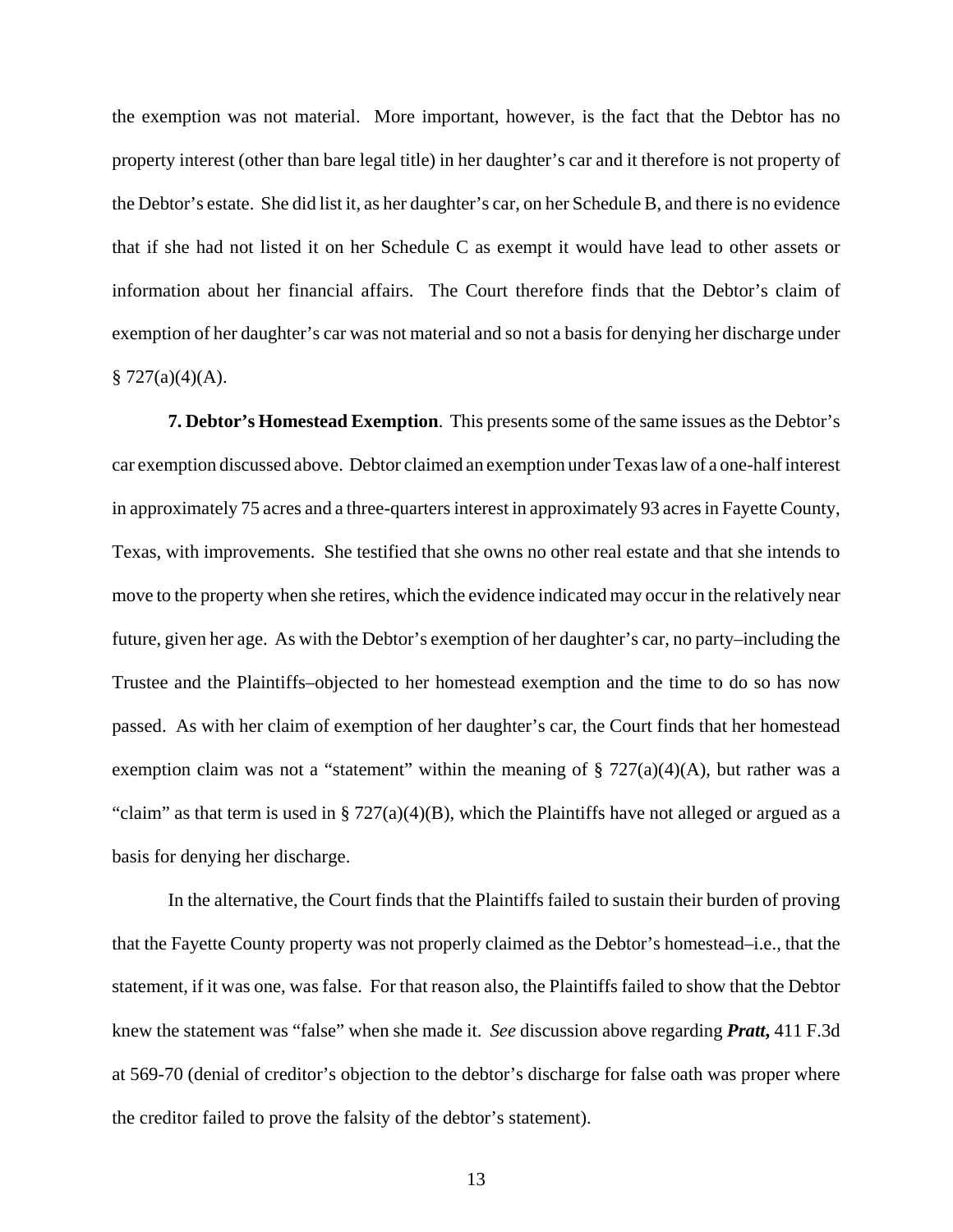**8. The Dates Debtor Incurred her Debts.** The Debtor failed to list the dates that she incurred the liabilities she listed on her Schedule F "Creditors Holding Unsecured Nonpriority Claims." The Official Form for that Schedule, which the Debtor used, provides a space for such information as to each claim listed. The Debtor did list "various" in that space for seven of the claims she listed–specifically, for all of the six credit card claims she listed and for a claim for legal fees. She did not list anything in that space for the remaining nine claims that she listed: a guaranty/judgment of Compass Bank, three lease guaranty claims of Copper Ridge, HPSC, and Marlin Leasing, two malpractice claims of Craig Howell and Lisa Howell, a "medical" claim of First Call Medical, a "collection" claim of Highland Collection, and an "advertising" claim of the Round Rock Leader. Again, the Court finds that, although this information is helpful and arguably material, because of its relative insignificance the Debtor was not shown to have omitted it with the intention of hindering, delaying or deceiving her creditors or with a reckless disregard for the truth.

**9. Debtor's Income.** The Debtor did not list income from several sources on her Schedule I "Current Income of Individual Debtors" and, the Plaintiffs allege, did not include it in her response to Question 1 on her Statement of Financial Affairs.

Specifically the Debtor admitted in her testimony that she did not list in her Statement of Financial Affairs pre-petition 2006 income of \$196, nor did she include in Schedule I any current income she is receiving, from Stream Energy. She testified that she is compensated on a monthly basis, by a commission that is calculated as a percentage of the utility services billings of the customers she has signed up for the company. Her testimony was that she joined Stream Energy in April of 2006, that at the time her bankruptcy case was filed in October of 2006 there were roughly twenty customers to whom she had sold utility service, and that she had not sold any utility service for Stream Energy since her bankruptcy filing. She further testified that since her Chapter 7 petition was filed, she had been receiving approximately \$12.00 per month in commissions from her sales.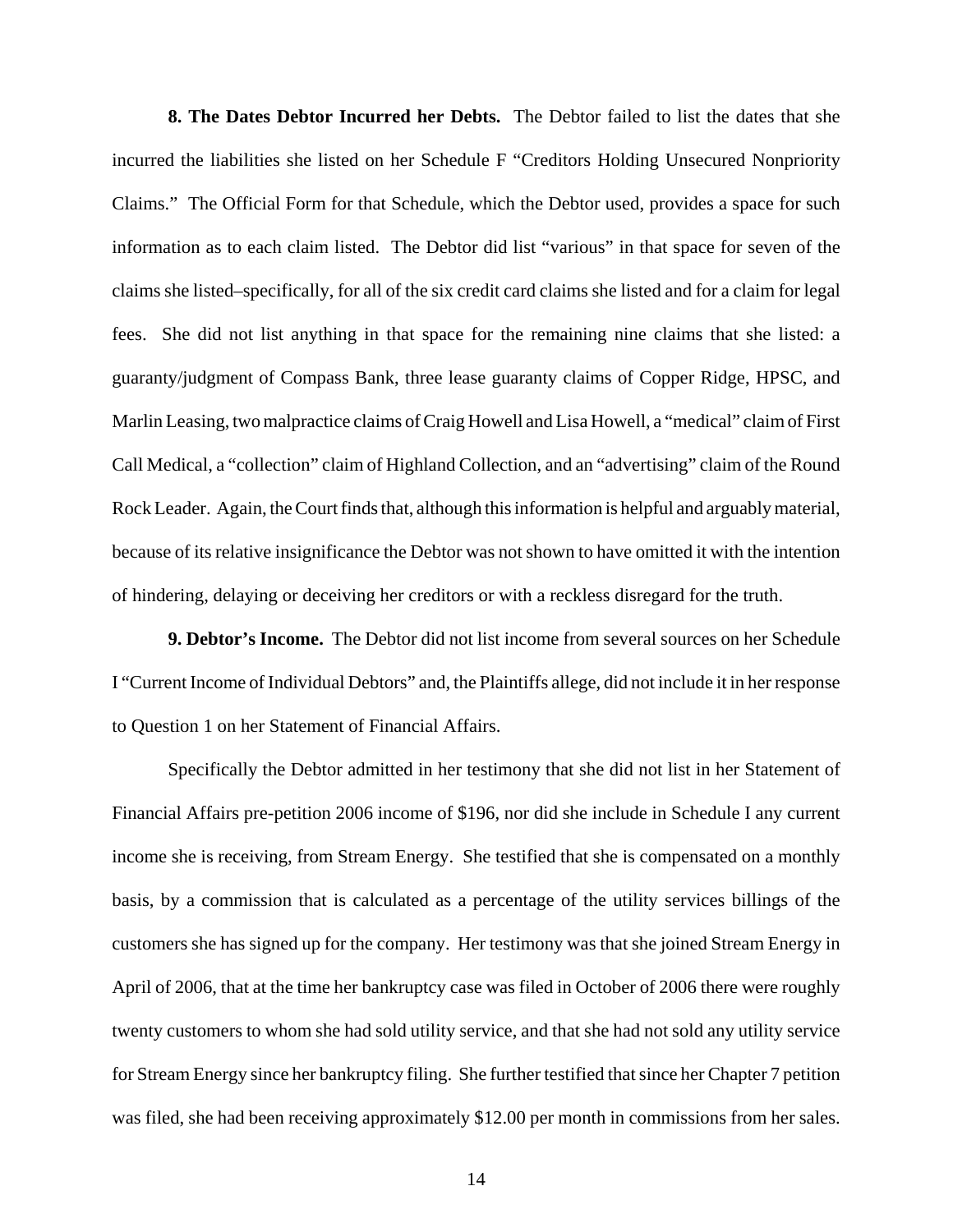Her explanation for failing to list that income was that she simply forgot to list it, given how small the amount was. The Court finds that her income from this source was so insignificant that her testimony that she simply forgot to include it is credible and reasonable. Accordingly, there was insufficient evidence of her knowledge of the falsity of her income statement as it pertains to the omission of the Stream Energy income, and insufficient evidence of her fraudulent intent or reckless disregard for the truth with regard to this omission.

The Debtor also testified that she worked for Advocare from October of 2003 until October of 2006, selling nutritional supplements, and that she was compensated in two different ways. First, she explained, she purchased the products from Advocare at a 40% discount and then sold them to her patients, retaining the profits (the "Sales Business"). That, according to the Debtor's testimony, accounted for the "bulk of" the income from Advocare. In addition, she testified that Advocare also paid her a percentage of its sales of products to distributors whom she recruited to join the multilayer marketing scheme that the company used (the "Recruiting Commission Business").

According to her testimony, the Debtor personally bought and sold the Advocare products when she was with PIFM, but since she formed Ann Nolen, P.A., that entity had conducted the Sales Business rather than her personally. Therefore, the Debtor testified, the profits from the Sales Business had been paid to the P.A. rather than to her directly, since at least April of 2005. Any income received from the Advocare Sales Business was therefore taken into account in her valuation of her interest in her P.A. as listed on her Schedule B, she argues. The Court agrees.

On the other hand, her testimony was that she personally has always received all the income from the Recruiting Commissions Business; neither PIFM nor Ann Nolen P.A. was involved in that business. That portion of her income from Advocare, which was much smaller than the income from the Sales Business, the Debtor admits was not disclosed in her bankruptcy papers and was not included in her response to Question 1 on the Statement of Financial Affairs regarding income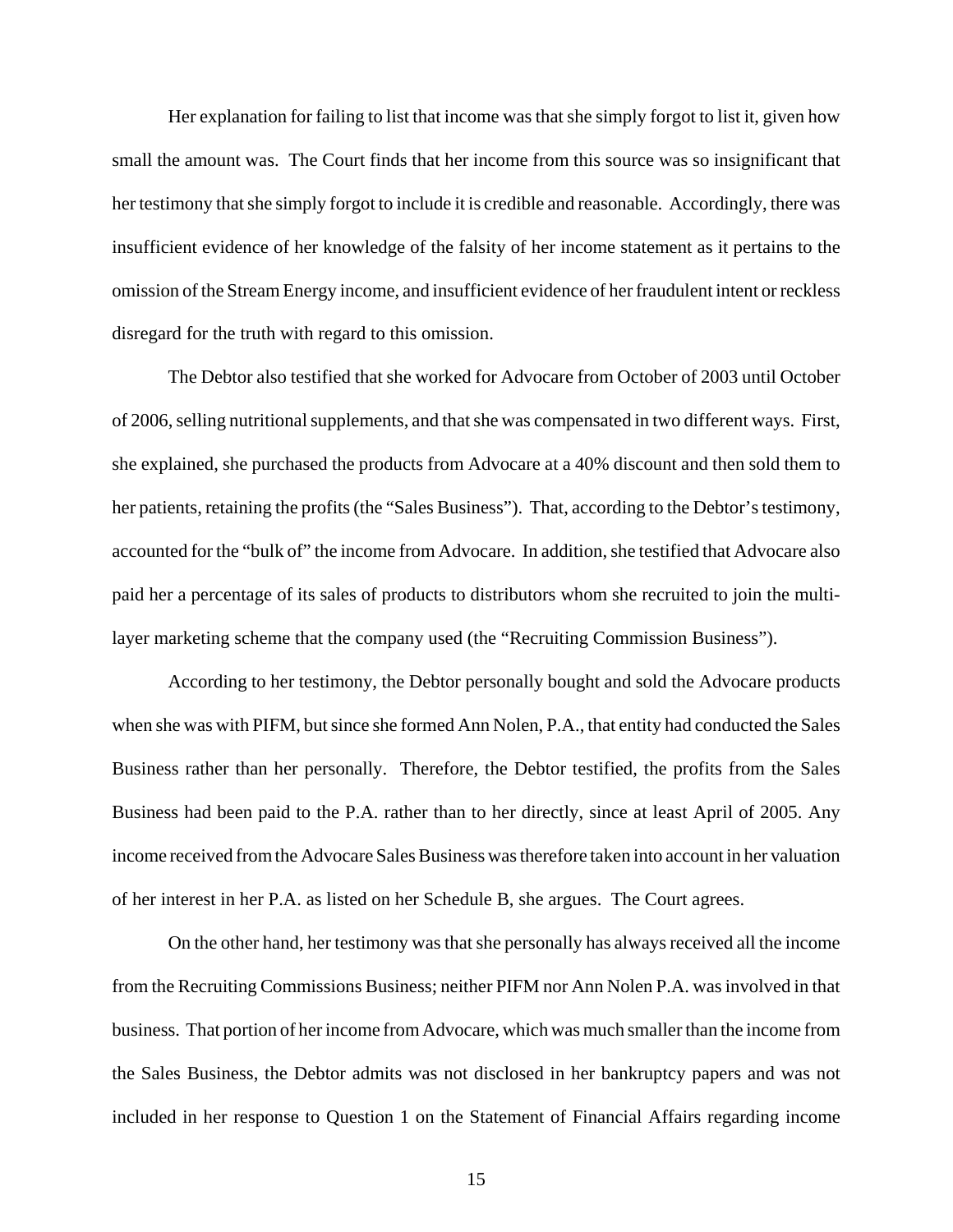received in 2005 and 2006. Her testimony was that the amount of that omitted income averaged only \$20 to \$30 per month. Again, the Court finds that given the *de minimus* amount involved, there is insufficient evidence that she was aware of her omission in failing to disclose it, and insufficient proof that she did so with the requisite intent.

Of much greater concern, however, is that the Debtor did not list *any* income, even that she received from her Professional Association, for the year 2006 and listed only \$18.58 as her income for all of 2005.<sup>7</sup> Her testimony was that her bookkeeper and her accountant handled her finances, and that as of the date of her bankruptcy filing she had not received the K-1s from her former Professional Association, which the Plaintiff controls, to enable her accountant to calculate her income for 2005 and 2006.

She did not provide, however, even rough estimates of her actual income, nor did she list the amounts as "unknown" with an explanation of why the actual amounts could not be provided. This evidence is admittedly troubling, and indicates to the Court a possible lack of concern regarding her obligation to provide as complete and accurate information as possible. In *Neary v. Hughes (In re Hughes)*, 353 B.R. 486 (Bankr. N.D. Tex. 2006) (Jernigan, J.), the bankruptcy court was faced with a similar concern, when it noted that while it was "not beyond the pale that [the non-debtor spouse had been] tasked with the responsibility to pay family expenses, [the debtor] should have made an effort to better educate himself with regard to these matters–at least before swearing under oath to such matters." *Id.* at 505. Instead of educating herself regarding her past and current income by researching sources other than the missing K-1s, the Debtor in this case apparently merely assumed that better, more complete responses to the questions about her income could be supplied later if required–presumably before it was too late to do so without negative consequences to her.

 $7$  The Defendant's exhibits, including those regarding the amount of her pre-petition 2006 income and her 2005 adjusted gross income, were not offered or admitted at trial.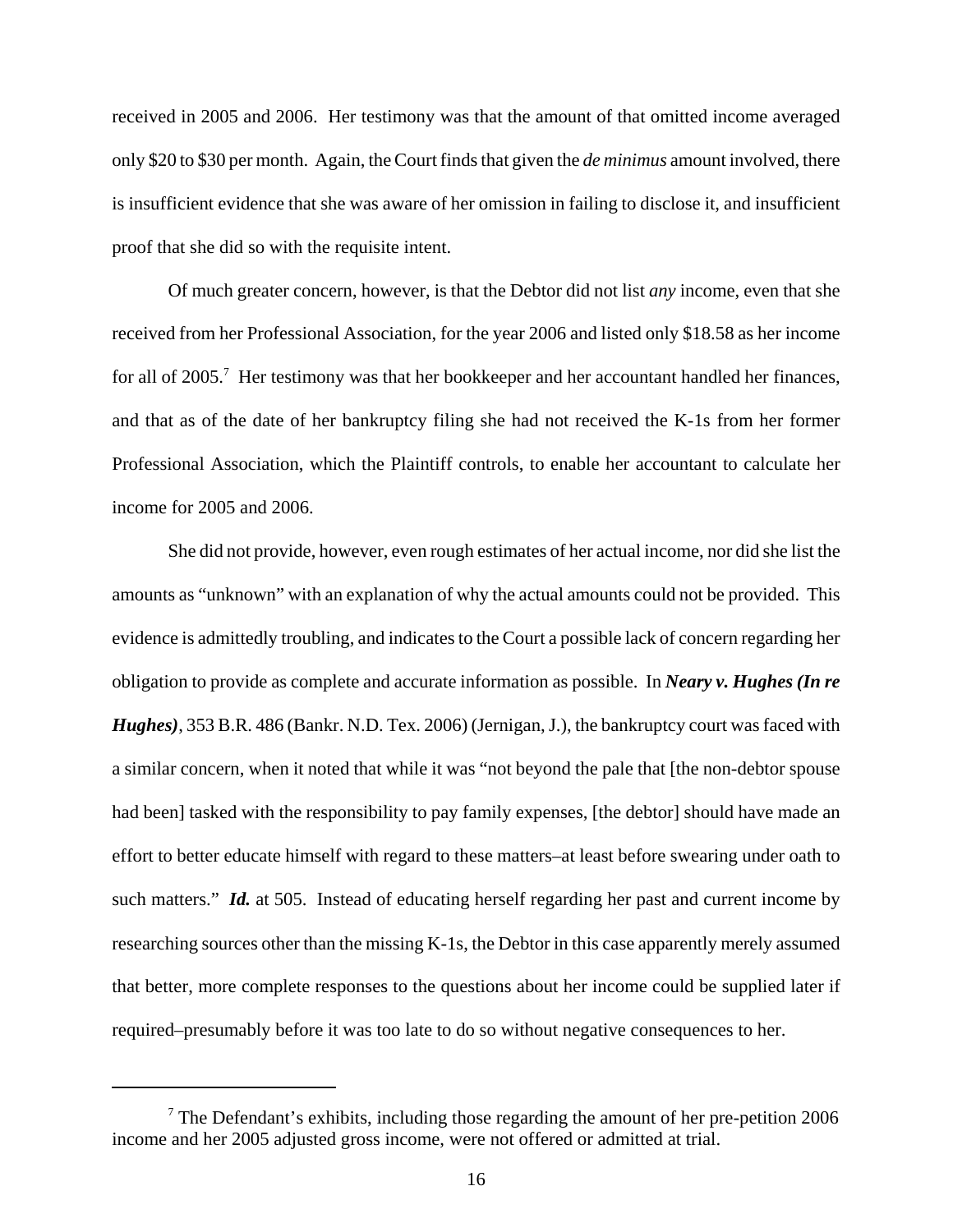The Debtor also argued that she promptly provided the missing information to her Chapter 7 Trustee. She has, however, never amended her Statement of Financial Affairs to include that information (nor has she ever amended her Schedules to remedy any of the other alleged defects of which the Plaintiffs complain).

Specifically, the Debtor contended that her promptly providing the missing information to the Trustee cured, or at least ameliorated, her omissions, and/or that it was evidence that the omissions were innocent and that she did not intend to hide assets or information. It is true that amended schedules "do not negate the fact that [a debtor] made knowingly false oaths in his original schedules and statement of financial affairs." *In re Sholdra*, 249 F.3d 380, 382 (5<sup>th</sup> Cir.), *cert. denied,* 534 U.S. 1042 (2001); *see also, WTHW Investment Builders v. Dias (In re Dias)*, 95 B.R. 419, 424 (Bankr. N.D. Tex. 1988) (Felsenthal, J.) ("The knowing and fraudulent false oath in the statement of financial affairs and schedule of assets cannot be subsequently remedied by amended schedules or testimony at a Bankruptcy Rule 2004 examination or an adversary proceeding."). Debtor's counsel at trial argued that she did not amend precisely because the case law has held that it would not have negated her having originally filed schedules that included false oaths. The Court does not read this statement in *Sholdra* for the proposition that such amendment is some sort of admission or, at best, useless. Rather, it agrees with the bankruptcy court in *In re Rajabali* in its analysis of the issue addressed in *Sholdra*:

In *In re Sholdra*, Debtor amended his schedules and statement of financial affairs after his deposition confirmed the existence of false statements. *In re Sholdra*, 249 F.3d at 381. A judgment creditor filed a motion for summary judgment under, inter alia, § 727(a)(4)(A) based on such false oaths. *Id*. Debtor failed to respond. *Id*. The Fifth Circuit affirmed summary judgment in favor of the creditor finding that it was undisputed that Debtor originally made false statements in his schedules and statement of financial affairs and that due to Debtor's failure to respond to the motion for summary judgment, there were no facts creating genuine issues of material facts. *Id*. at 383. The Court, however, citing *Beaubouef*, specifically stated that it was not deciding "whether such amendments could ever preclude summary judgment denying discharge." *Id.* (citing *Beaubouef*, 966 F.2d at 178 ("suggesting that an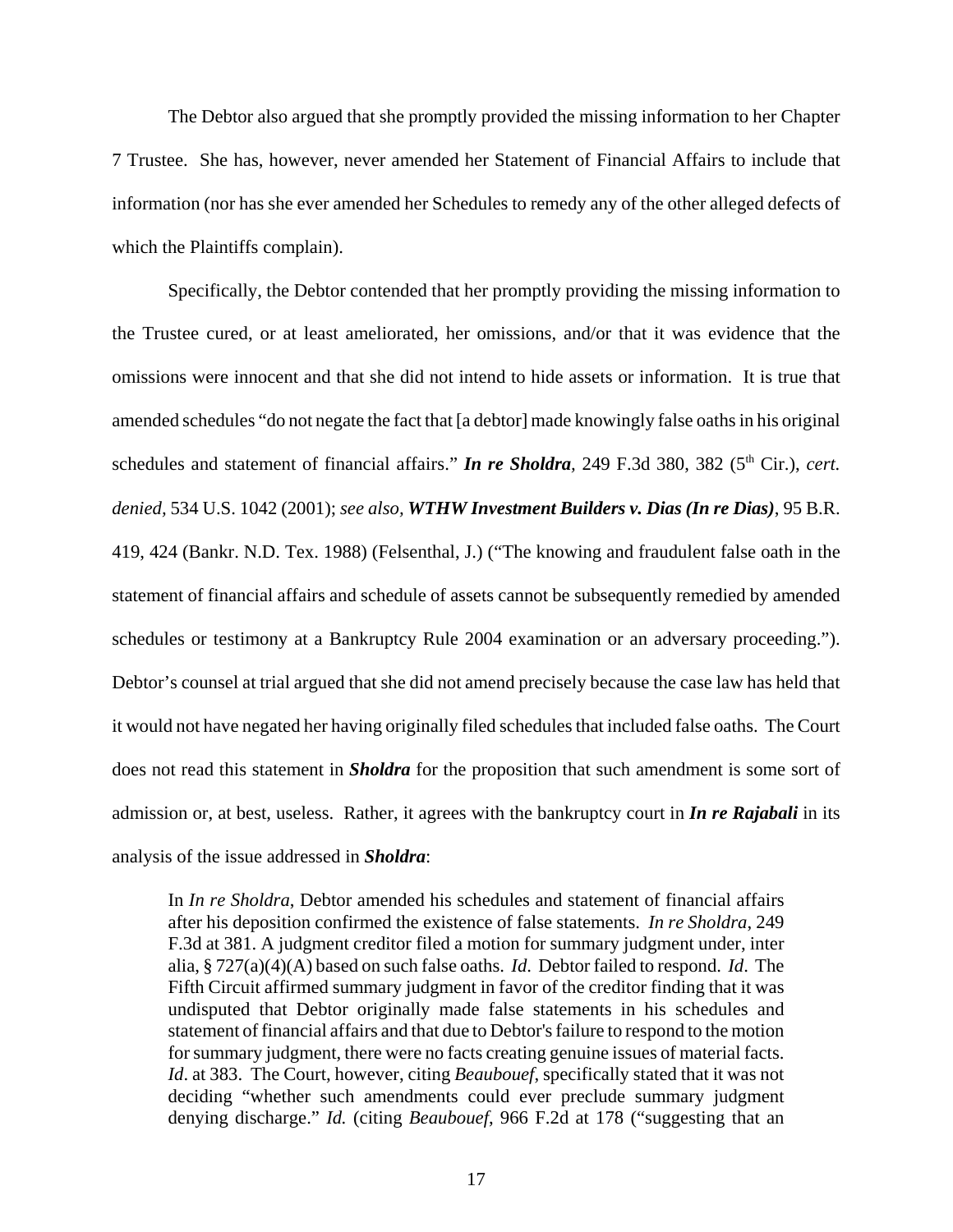opportunity to clear up inconsistencies and omissions with amended schedules may be considered in analyzing findings of actual intent to defraud")).

*In re Rajabali*, 365 B.R. 702, 716 (Bankr. S.D. Tex. 2007) (Isgur, J.). Thus, this Court is of the opinion that *Sholdra* stands for the proposition that the mere fact that a debtor later amends his schedules to correct an earlier misstatement or omission does not *prevent* the court from finding that the debtor made a false oath originally; rather, it allows, but does not *require,* the court to find that the original statement was made with fraudulent intent or reckless disregard for the truth.

This approach is consistent with the treatment by other courts, after *Sholdra*, of amendments to originally defective Schedules. *See e.g., Dias*, 95 B.R. at 425 (noting that "a later disclosure may be evidence of innocent intent," but refusing to infer any innocent intent under the particular circumstances of the case "since [the debtor's] disclosure cannot be considered voluntary at this stage of the proceedings"); *Hughes,* 353 B.R. at 505-06 (noting that "[i]f the debtor makes an honest effort to clear up honestly made mistakes, such efforts should not be ignored in favor of focusing on the first, ugly error(s)" and holding that, "[a]lthough [the debtor's] lack of knowledge about certain matters concerns this court, because he made attempts to clear up inconsistencies either by answering himself or by referring the U.S. Trustee to parties with more superior knowledge, the U.S. Trustee's objection to [the debtor's] discharge pursuant to section  $727(a)(4)$  [would be] overruled.").

Thus, if a debtor makes prompt, voluntary disclosure and if the omissions are not substantial, such remedial action may demonstrate that the debtor lacked the intent to hinder, delay or deceive his or her creditors in originally failing to list an asset. *Morris*, 58 B.R. at 430 (quoting *In re* Tabibian, 289 F.2d 793, 797 (2<sup>d</sup> Cir. 1961)). In *Morris*, the Bankruptcy Court noted that the bankruptcy referee in the case, "[a]s a 'rule of law,' stated broadly, . . . was incorrect" in his belief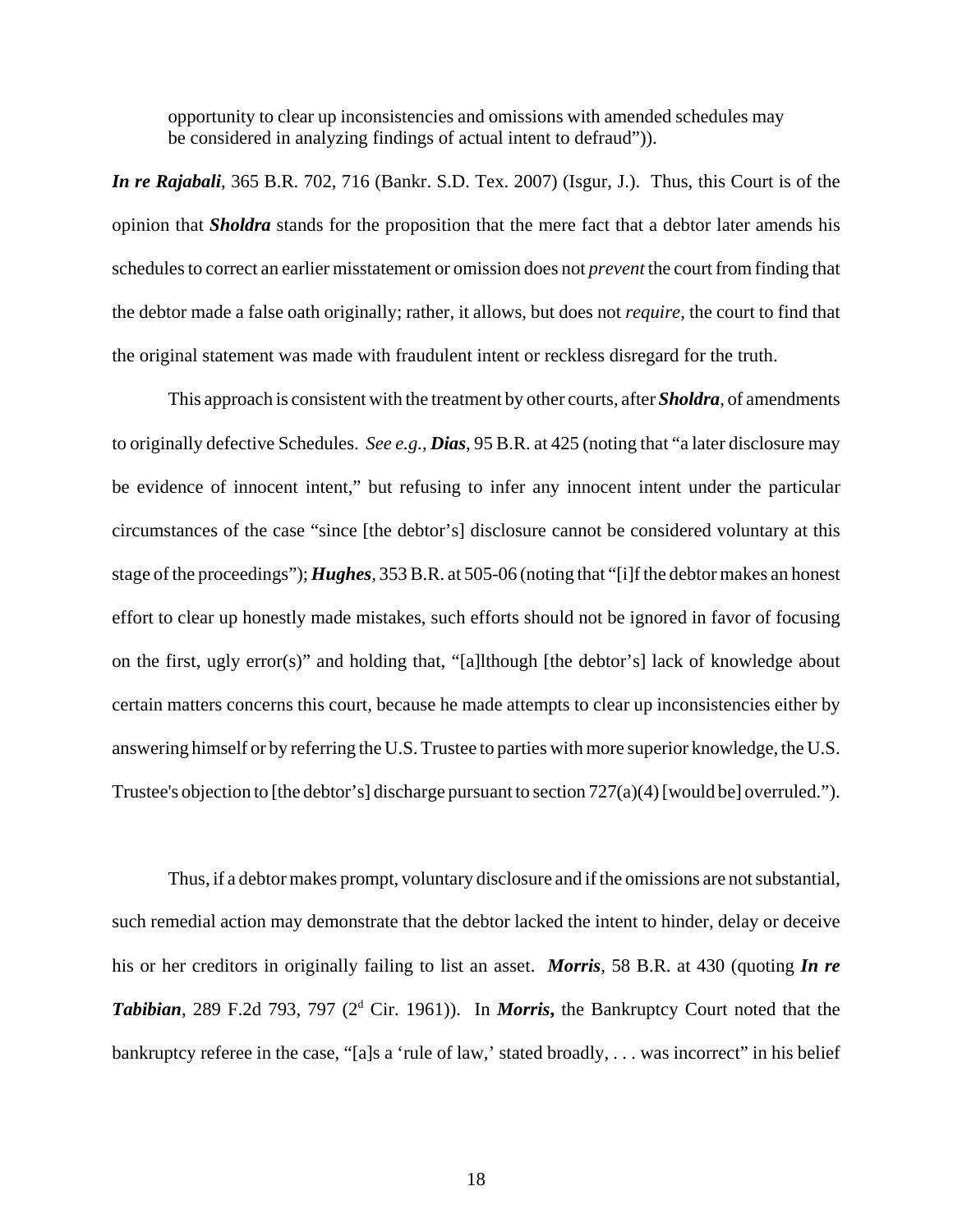that the debtor's "false answer in the petition was 'cured' by his subsequent testimony at the first meeting of creditors." The Court explained:

"The very purpose of the statement of affairs is to give dependable information without need of going further.'... To warrant denial of a discharge, however, the misstatement must have been fraudulent; in determining the bankrupt's state of mind, the referee was entitled to consider the later disclosure as some evidence of innocent intent. Here the small size of the transaction, the brief interval between the statement and the first meeting, and the spontaneous nature of the disclosure coupled with fairly plausible explanations of the transfers themselves were enough to warrant the referee's finding. . . .'"

#### *Id.* (citation omitted).

In this case, the Debtor's disclosures to the Trustee regarding her income were made promptly. However, the amount of income she omitted from her Statement of Financial Affairs was not insubstantial and, according to the Debtor's testimony, the subsequent disclosures to the Trustee were made only after his inquiry–i.e., they were not "spontaneous" and thus not truly voluntary. "The decision to amend the Schedules only after untruths are discovered is evidence of fraudulent intent." *Stanton*, 2007 WL 2538431, \*7 (S.D. Tex.), *quoting Gebhardt v. Gartner (In re Gartner*, 326 B.R. 357, 375 (Bankr. S.D. Tex. 2005) (Bohm, J.); *see also In re Guenther*, 333 B.R. 759, 768 (Bankr. N.D. Tex. 2005) (Hale, J.) ("the appropriate response [to not being able to produce perfect schedules the first time] is to offer amended information in a prompt fashion, and not to wait to amend the errors only after the insistence of one of their creditors. . . . The Debtors' extended delay of over four months in amending their Schedules and SOFA adds to the pattern of withholding information and of fraudulent intent.") (*citation omitted*).

The Debtor also provided a "plausible" explanation for why she signed and authorized the filing of the Statement of Financial Affairs without including the income information required to be provided. The omission was due in large part to the fact that her tax returns were not completed as of the filing date. The reason for that delay was that the Plaintiffs had not yet provided her with the K-1s they are required by law to provide her. It is true that her omissions are not "cured" by the fact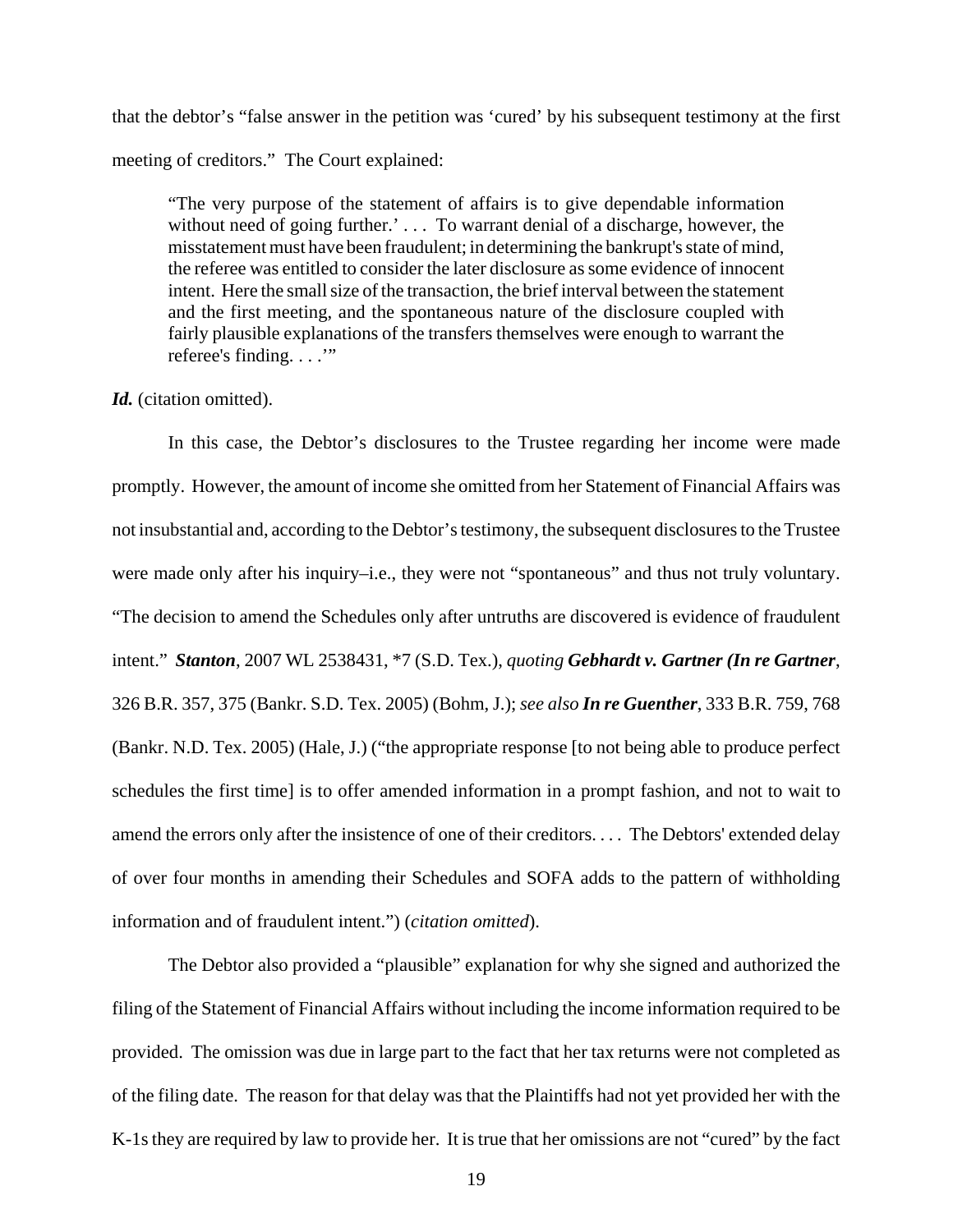that the Plaintiffs may have had access from other sources to the information missing from her bankruptcy papers. In this case, however, the Plaintiffs–for whatever reason–were a cause of her inability to provide the required information and therefore should not be heard to complain of that omission. *See Bank of Saipan v. CNG Financial Corp.*, 380 F.3d 836, 840 (5<sup>th</sup> Cir. 2004) ("[A] plaintiff seeking equitable relief . . . must show that she has not contributed to the harm at issue. . . . The doctrine [of unclean hands] is applied where a plaintiff's conduct has been unconscientious, unjust, marked by a want of good faith or violates the principles of equity and righteous dealing.") (internal quotations and citations omitted).

The Debtor testified that she did not delegate the preparation of her Schedules and Statement of Financial Affairs to her accountant, that she herself provided the information for their preparation to her attorneys and that she did review the Schedules and Statements before they were signed and filed. "[A] debtor must accept responsibility for the information in the statements and schedules." *In re Stanton*, 2007 WL 2538431, \*5 (S.D. Tex.), *citing In re Dreyer*, 127 B.R. at 597; *see also In re Hansen,* 325 B.R. 746, 760 (Bankr. N.D. Ill. 2005) (because a debtor "sign[s] the schedules and SOFA, attesting to the truth of their contents[, h]e is responsible for their inaccuracy, not his lawyer"), *citing Lewis v. Summers (In re Summers)*, 320 B.R. 630, 642 (Bankr. E.D. Mich. 2005) (accord). According to the Debtor's testimony, however, in spite of her advanced education as a doctor of osteopathy, she did not personally manage her business affairs and had both a bookkeeper and an accountant for that purpose. Calculation of her income, unlike a typical wage earner's, would not be a simple affair. She relied on her accountant for the preparation of her tax returns that would have provided that information. The evidence thus indicates that this is not a case where the debtor is a sophisticated businessperson and that, at least with respect to preparing her response to the question on the Statement of Financial Affairs regarding her income, she did not play an active role. *Compare In re Sullivan*, 204 B.R. 919, 943 (Bankr. N.D. Tex. 1997) (Abramson, J.) (finding that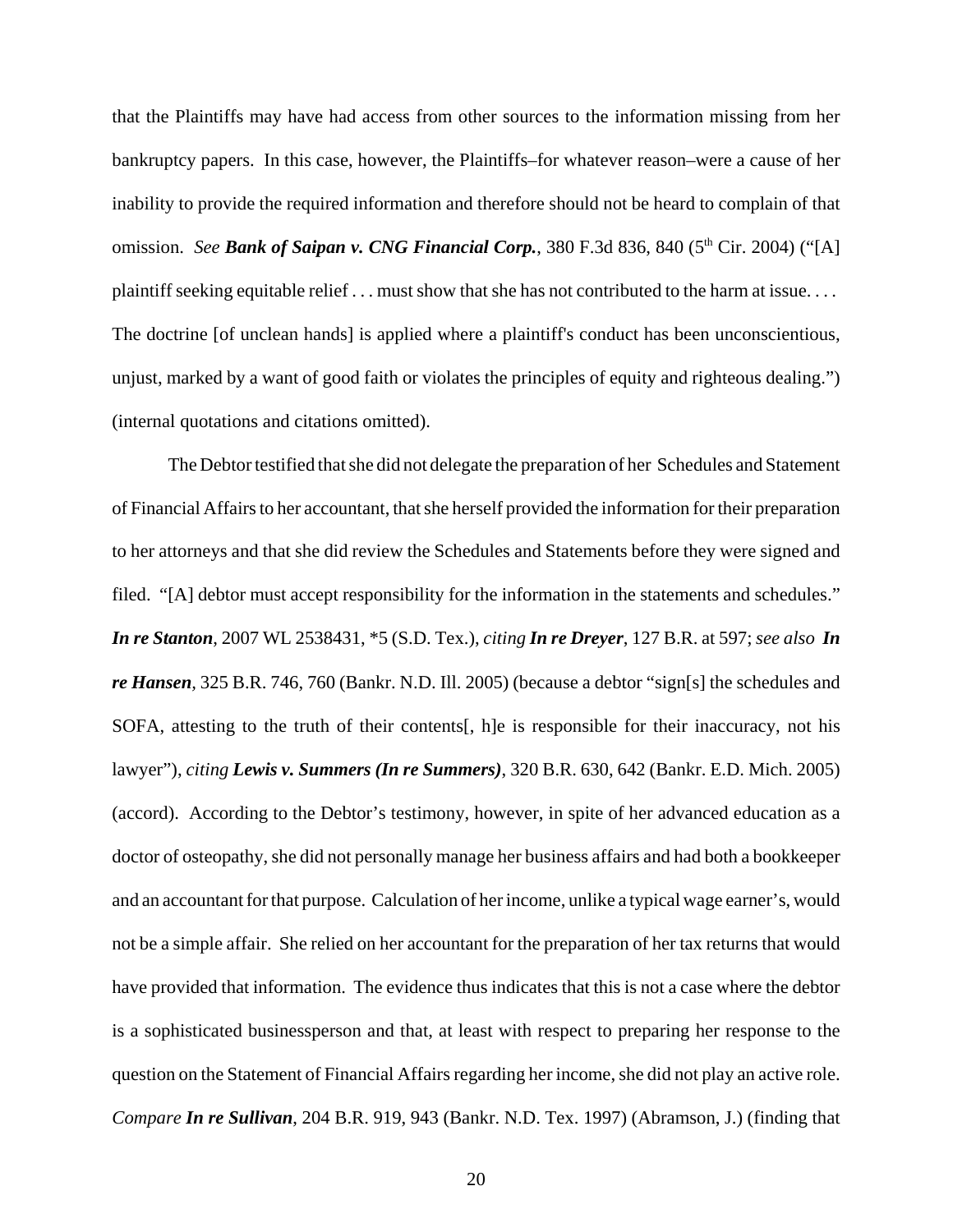a debtor's reliance on his counsel was not reasonable where the debtor "was a sophisticated businessman and played an active role in the preparation of his Schedules and Statements").

Moreover, the Court finds that the Debtor's testimony with respect to this omission was credible and believes that she did not intend to hinder, delay or defraud her creditors, or that she acted with reckless disregard for the truth, when she failed to list her income. "[I]n evaluating a § 727(a)(4)(A) claim, 'a determination concerning fraudulent intent depends largely upon an assessment of the credibility and demeanor of the debtor." *In re French*, 499 F.3d 345, 353 (4<sup>th</sup>) Cir. 2007), *quoting* **Williamson v. Fireman's Fund Ins. Co.**, 828 F.2d 249, 252 (4<sup>th</sup> Cir. 1987).

For all of these reasons, although this omission by the Debtor is a serious one and the question is therefore a close one, the Court finds that the Plaintiffs failed to sustain their burden of proving that her intent in responding to the questions about her income was to hinder, delay or defraud her creditors, or that in so responding she showed a reckless disregard for the truth.

**10. Dates and Addresses of Recipients of Debtor's Charitable Contributions.** The Plaintiffs assert that, in response to Question 7 on her Statement of Financial Affairs requiring the listing of "Gifts" made within one year immediately before the filing of the bankruptcy case, the Debtor failed to disclose the address of the recipient of charitable contributions that she listed, failed to disclose her relationship with the recipient, and failed to disclose the dates those payments were made. The Debtor listed her church, by name, as having been paid "\$400/mo+/-" on "various" dates. Her relationship as a member of the church is apparent from the frequency of her contributions and the "business" of the recipient. She testified that she did not know the church's physical address and so did not list it. The Court finds that testimony was credible and, in light of that testimony and the fact that she did disclose that the payments were made monthly on various dates, finds that any omissions, and the Debtor's failure to list the specific dates that the payments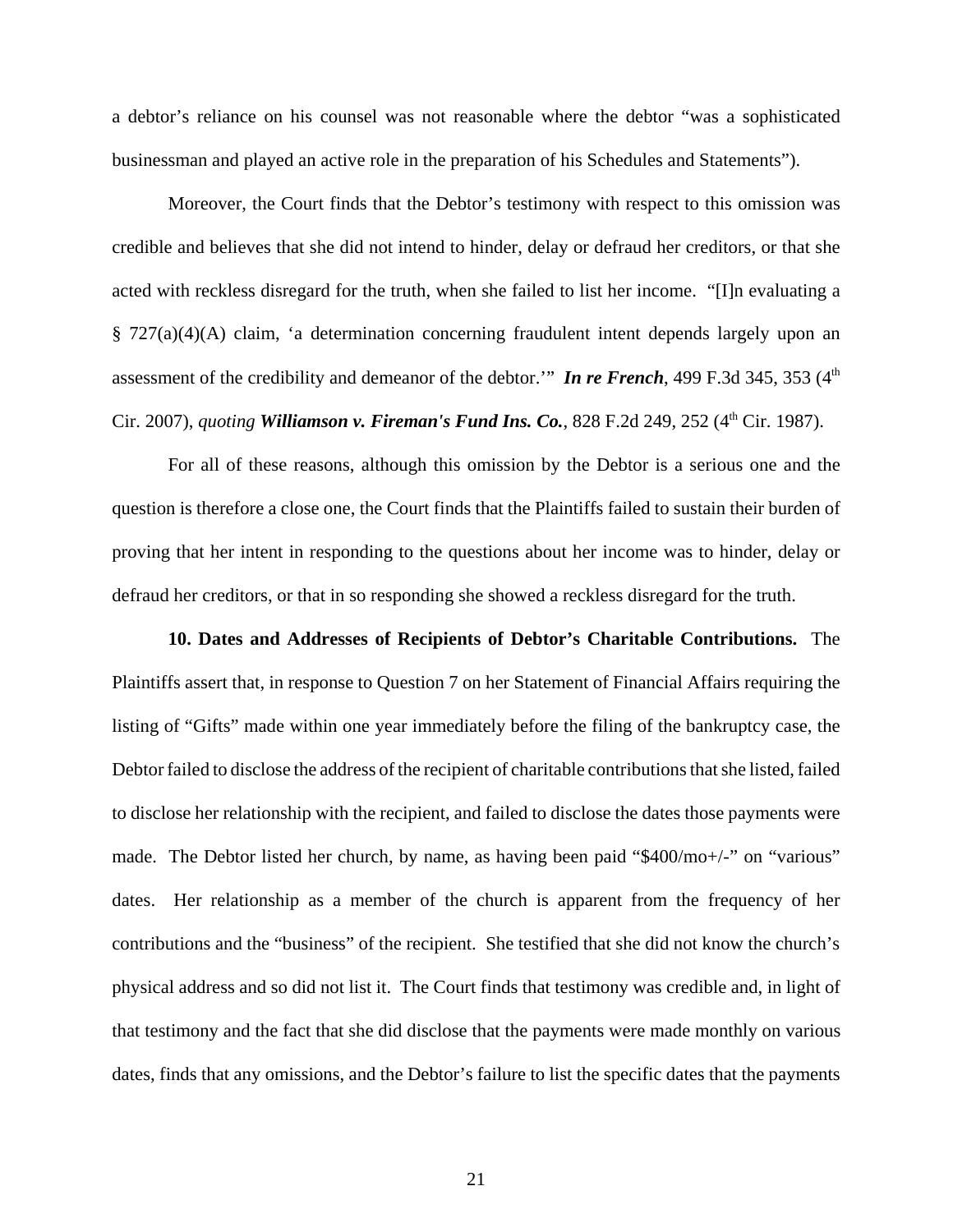were made, were not material and were not done with intent to deceive, hinder or delay her creditors nor with reckless disregard for the truth.

## **A Pattern of Reckless Disregard for the Truth**

The Plaintiffs further argue that, even if any single false statement or omission of the Debtor would be insufficient to bar her discharge, when one considers together *all* of the defects in the Debtor's Schedules and Statement of Financial Affairs that they have pointed out, the "pattern" that emerges demonstrates the Debtor's reckless disregard for the truth, from which the Court may infer her intent to hinder, delay or defraud her creditors. *In re Guenther*, 333 B.R. 759, 767 (Bankr. N.D. Tex. 2005) ("The intent of these misrepresentations in the Debtors' Schedules and SOFA may be debated individually, but taken in the aggregate a pattern begins to develop."); *Economy Brick Sales, Inc. v. Gonday (In re Gonday)*, 27 B.R. 428, 432 (Bankr. M.D. La. 1983) ("[T]he cumulative effect of all the falsehoods together evidences a pattern of reckless and cavalier disregard for the truth [to support] fraudulent intent.").

As "[o]ne court simply stated, 'there is a principle of too much; phrased colloquially, when a pig becomes a hog it is slaughtered.'" *In re Swift*, 3 F.3d 929, 931 (5th Cir. 1993), *quoting In re Zouhar*, 10 B.R. 154, 157 (Bankr. D. N.M. 1981); *see also In re Berger*, 2000 WL 1901466, \*2  $(5<sup>th</sup> Cir. 2000)$  (referring to bankruptcy court's finding that "[t]here are too many errors for Debtor not to have noticed, and the errors are obviously willful and fraudulent") (unpublished opinion).

"As the finder of fact, the bankruptcy court has the primary duty to distinguish hogs from pigs." **In re Swift**,  $3 F.3d 929$ ,  $931 (5<sup>th</sup> Cir. 1993)$ . In fulfilling this duty, this Court is mindful that, in general,

[t]he veracity of the bankrupt's statements is essential to the successful administration of the Bankruptcy Act. . . . Full disclosure of assets and liabilities in the schedules required to be filed by one seeking relief under Chapter 7 is essential, because the schedules "serve the important purpose of insuring that adequate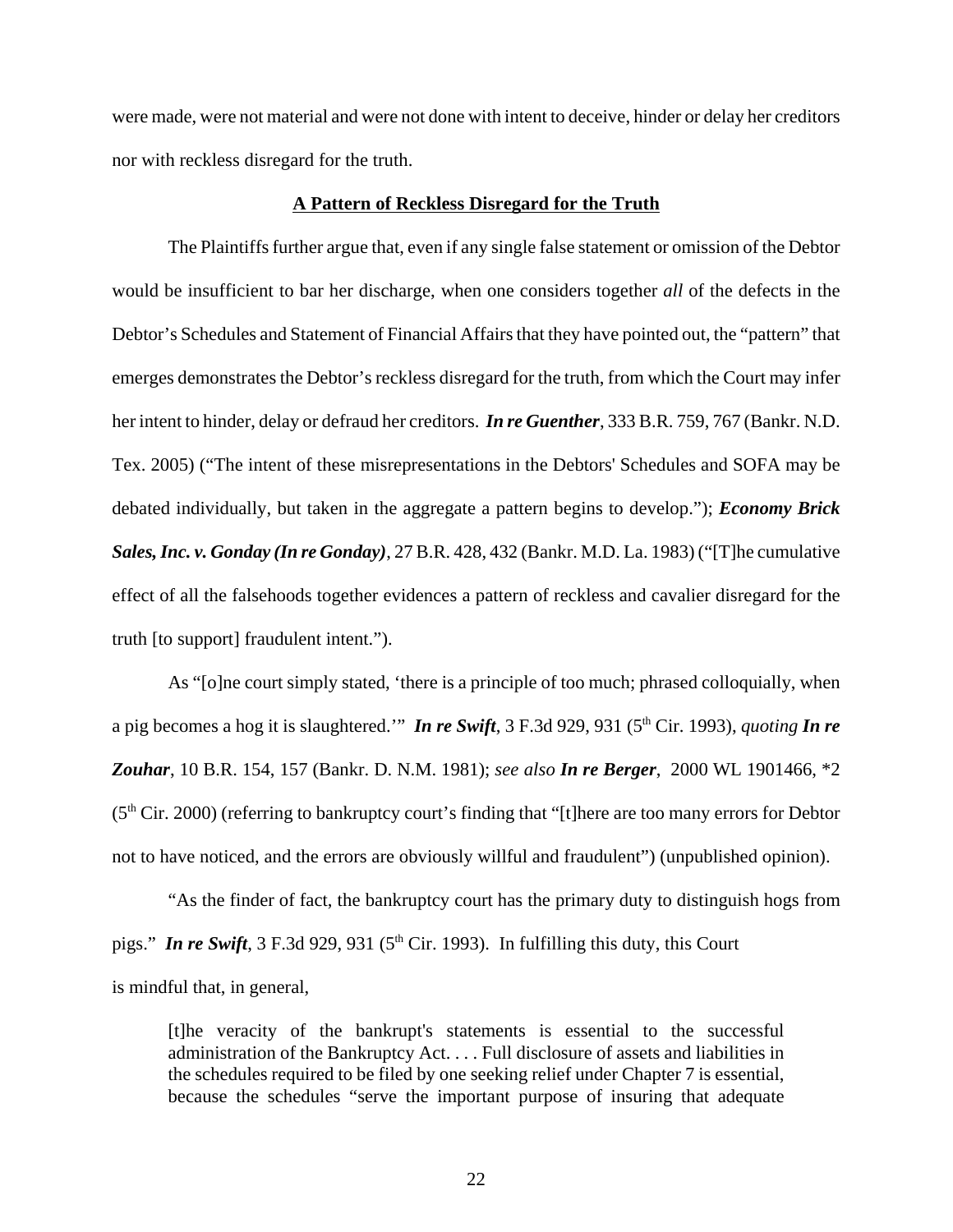information is available for the Trustee and creditors without need for investigation to determine whether the information provided is true."

*Beaubouef*, 966 F.2d at 178-79, *quoting In re Urban*, 130 B.R. 340, 344 (Bankr. M.D. Fla. 1991).

Judge Felsenthal in *Diaz* explained the policy considerations behind  $\S 727(a)(4)(A)$ :

The Bankruptcy Code provides an honest debtor with a fresh start, free from the burden of past debts. . . . This fresh start has been described as the most extensive 'since the seven year release described in the Old Testament.' . . . To invoke these benefits, the Code requires the debtor to fully disclose his property and his financial affairs since "[a] discharge is a privilege granted the honest debtor and is not a right accorded all bankrupts." . . . "Because of the volume of filings and the need for an expeditious and economical bankruptcy administration, the court, the trustee, and the creditors must be able to rely on the Schedules and Statement of Affairs, as having been prepared with scrupulous accuracy and honesty." ... As the First Circuit in *Boroff v. Tully (In re Tully)*, 818 F.2d 106, 110 (1<sup>st</sup> Cir.1987), explained:

the very purpose of certain sections of the [code], like 11 U.S.C.  $\S 727(a)(4)(A)$ , is to make certain that those who seek the shelter of the bankruptcy code do not play fast and loose with their assets or with the reality of their affairs. The statutes are designed to insure that complete, truthful, and reliable information is put forward at the outset of the proceedings, so that decisions can be made by the parties in interest based on fact rather than fiction. As we have stated, "[t]he successful functioning of the bankruptcy act hinges both upon the bankrupt's veracity and his willingness to make a full disclosure." Neither the trustee nor the creditors should be required to engage in a laborious tug-of-war to drag the simple truth into the glare of daylight.

*Diaz*, 95 B.R. at 421 (citations omitted).

The Court has carefully reviewed the Debtor's Schedules as a whole and the false statements and omissions alleged by the Plaintiffs. As discussed above, the Court has found no false statement or omission with respect to the Debtor's failure to list her alleged interests in Advocare and Stream Energy and with respect to her claims of exemption of her daughter's car and her homestead. Even considering the remaining items as a whole, and considering in addition those matters raised by the Plaintiffs as further evidence of her reckless approach to her disclosure obligations, the Court is not convinced that the Plaintiffs have presented sufficient evidence to establish a pattern of reckless disregard for the truth in the way she listed or failed to list her assets or liabilities on her Schedules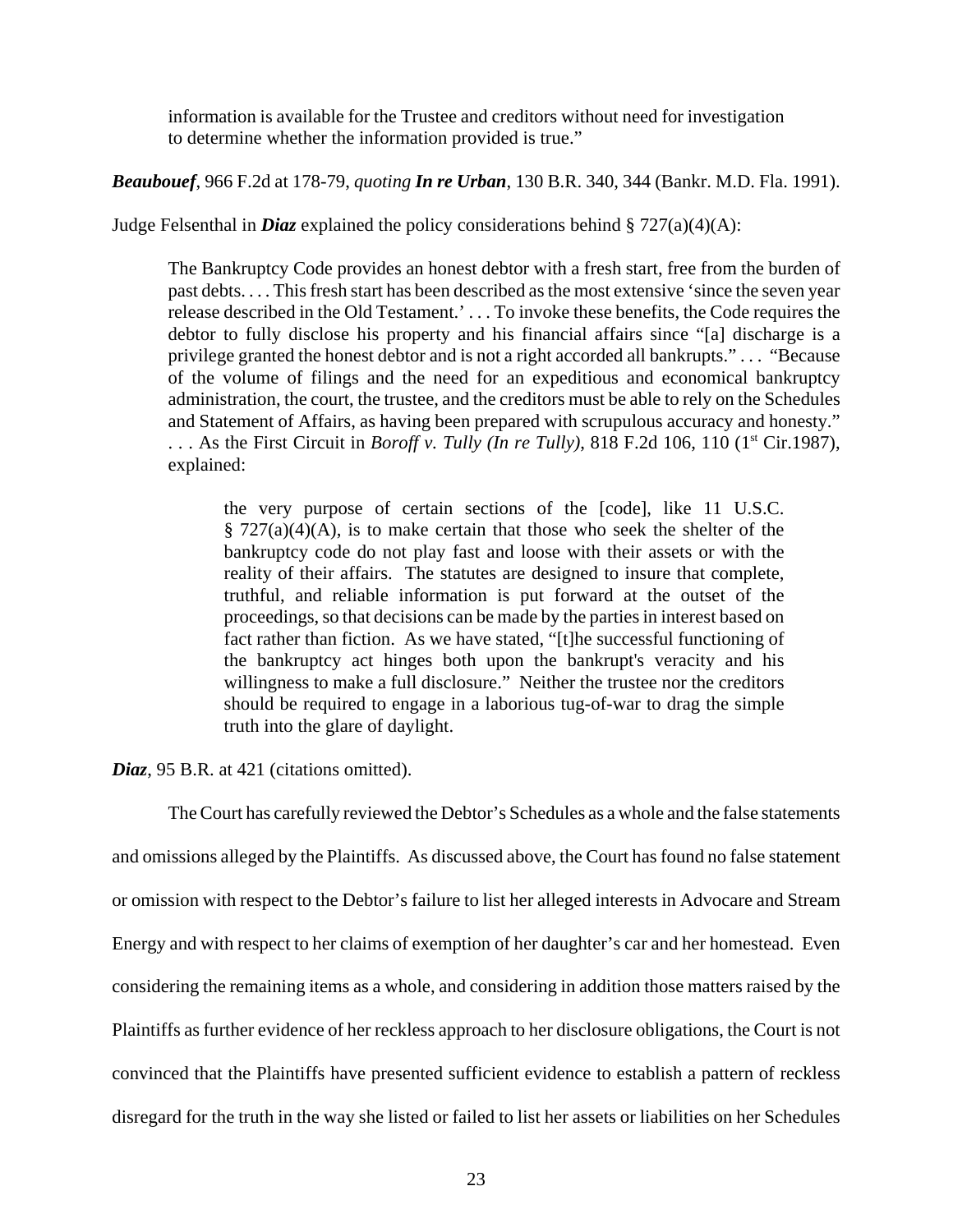and Statement of Financial Affairs. Like the bankruptcy court in *Hughes*, "[t]his court is unconvinced that, in effect, a threshold magic number of errors made by a debtor on his or her schedules is, de facto, the knowing and fraudulent making of a false oath or account." *Hughes,* 353 B.R. at 505. Instead, this Court reads the relevant authority in this Circuit as indicating that a court should deny a debtor's discharge for false oaths or accounts when "the *totality* of the facts in th[e] case . . . leads th[e] Court to find that Debtors have acted with fraudulent intent and/or reckless disregard for the truth." *Guenther*, 333 B.R. at 768 (*emphasis added*); *see also Sullivan*, 204 B.R. at 942-43 ("courts look at the circumstances surrounding the omissions to determine whether they were intentional").

For instance, the debtors in *Guenther* not only had mistakes in their Schedules and Statement of Financial Affairs, but had also delayed "over four months in amending [them]" *and* "had thwarted the discovery and disclosure process at every turn and had generally been recalcitrant or slow in providing information." *Hughes,* 353 B.R. at 505 (discusing *Guenther*). Similarly, in *DeVoll*, the bankruptcy court denied the debtor's discharge based not only on the "extensive omissions in Debtor's schedules and statements of financial affairs," but also because of the "Debtor's repeatedly inconsistent sworn testimony." *In re DeVoll*, 266 B.R. 81, 99 (Bankr. N.D. Tex. 2001). In *Stanton*, the District Court affirmed the bankruptcy court's denial of the debtors' discharge where the evidence was that information regarding the debtors' business and its assets (the medical practice of one of the joint debtors) was omitted because they wanted to "save the business," not because of innocent mistakes. *In re Stanton*, 2007 WL 2538431, \*3 (S.D. Tex.).

Moreover, the approach of the Fifth Circuit Court of Appeals has not been merely to count the number of errors and misstatements in the debtor's Schedules and Statement of Financial Affairs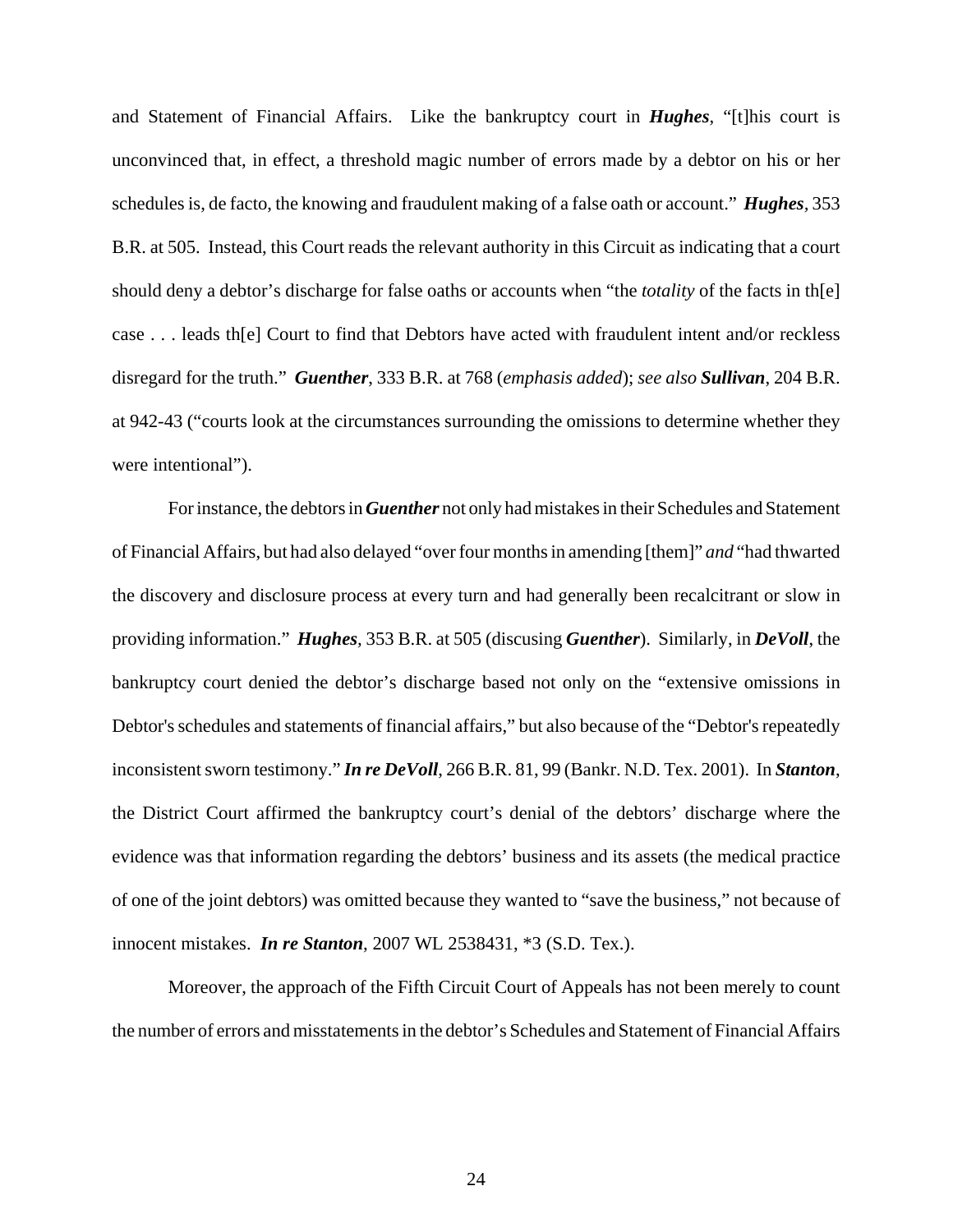to determine if there is a "pattern of reckless disregard."8 For instance, the Court in *Pratt* expressly noted the debtor's history of drug problems and chronic irresponsibility in the management of his debt, and upheld the bankruptcy court's findings that he lacked the requisite knowledge and/or intent with respect to each of the alleged misstatements and errors. **Pratt**, 411 F.3d 561 ( $5<sup>th</sup>$  Cir. 2005). In *Beaubouef*, the Court of Appeals affirmed the bankruptcy court's denial of discharge where the debtor failed to list several assets and his testimony regarding one of those assets was "evasive" and contradicted his other sworn testimony. **Beaubouef**, 966 F.2d 174 (5<sup>th</sup> Cir. 1992).

In this case, there was no evidence of a larger pattern of the Debtor having attempted to avoid discovery, nor did she provide evasive or contradictory answers in her testimony. Rather, the Court finds her to be credible and honest. Her answers in her Schedules and Statement of Affairs are in general fairly detailed and responsive to the questions asked. Her itemization of her personal property on Schedule B is extensive. It is understandable that Plaintiff Only should object to her discharging a large sum for which she is jointly liable with him, leaving him responsible to make good on that obligation. Neither the obligee on that substantial debt, nor the Chapter 7 trustee in this case, however, have taken any issue with the level of the Debtor's disclosure or cooperativeness in this case. This is not a case of the Debtor "playing fast and loose with her assets or with the reality

<sup>8</sup> Admittedly, the Court of Appeals' decisions in *Mitchell*, *Porobil*, and *Berger* appear to merely catalog the debtors' errors and omissions in the papers and not provide much analysis or reasoning in its affirmances of the lower courts' denials of the debtors' discharges. *See Mitchell*, 102 Fed.Appx. 860 (5th Cir. 2004); *In re Berger*, 244 F.3d 134 (5th Cir. 2000); *In re Porobil*, 182 F.3d 915 (5<sup>th</sup> Cir. 1999). This deficiency in the opinions highlights why Fifth Circuit Rule 47.5.4 provides that such unpublished opinions may not be relied on as precedent except in limited circumstances not applicable here.

In addition, as discussed above, the *Sholdra* opinion sheds little light on this issue because of its procedural posture. The Court of Appeals in that case was considering the granting of the creditor/plaintiff's motion for summary judgment to which the debtor did not respond or "present any facts creating genuine issues of material facts." *Sholdra,* 249 F.3d 380, 382 (5th Cir.), *cert. denied,* 534 U.S. 1042 (2001). The issue decided was thus whether a factual issue had been raised, not what was sufficient proof at trial regarding a debtor's alleged false oath or account.